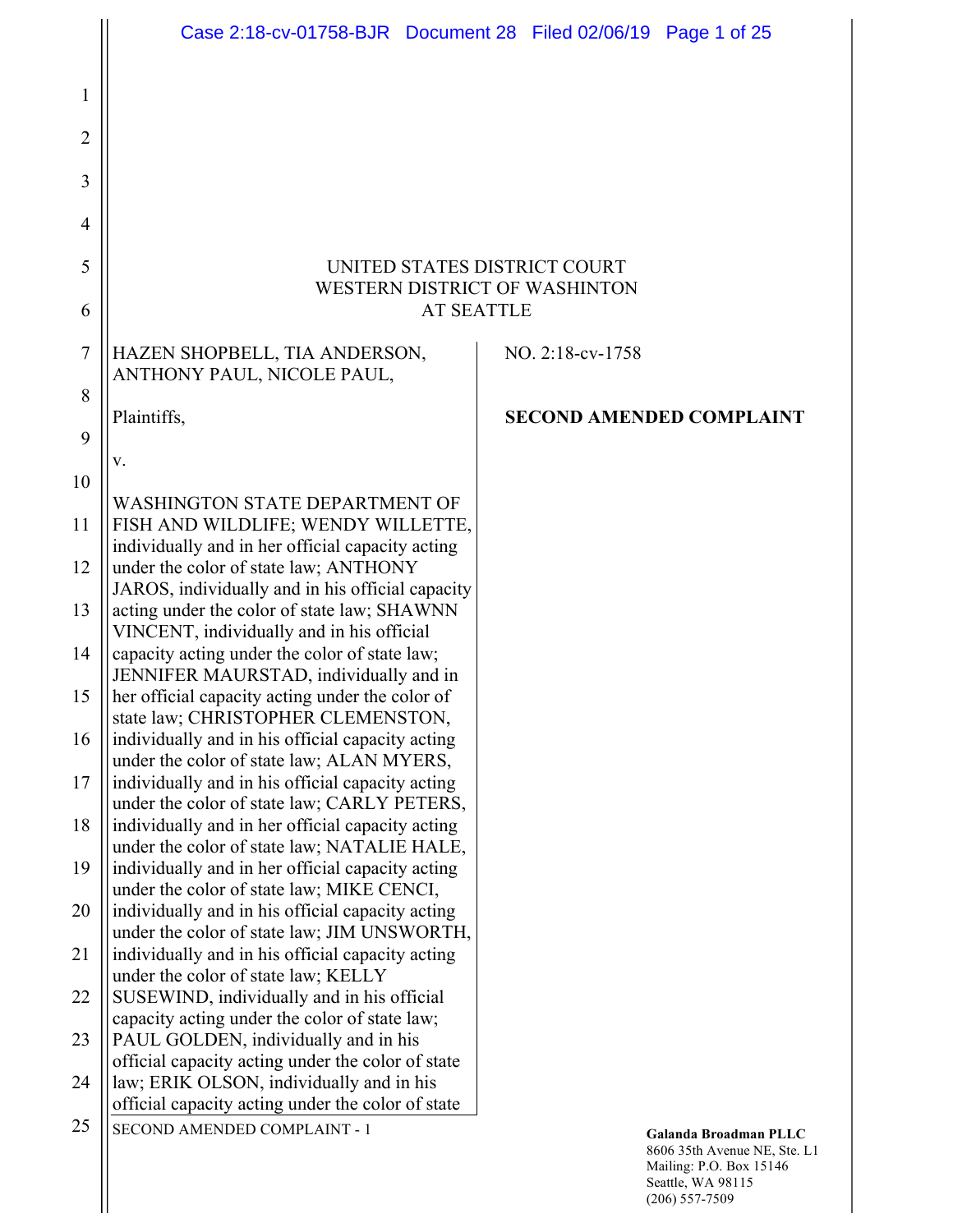1 2 3 law; DONALD ROTHAUS, individually and in his official capacity acting under the color of state law; and JOHN DOES 1-20, individually and in their official capacities acting under the color of state law,

4 Defendants.

5

6

7

8

9

10

11

12

13

14

15

16

17

18

19

20

21

22

23

24

## **I. STATEMENT OF THE CASE**

1. This is a civil action seeking monetary damages against Defendants for committing acts, each individually and alone and together and in concert, under color of state law, which deprived Plaintiffs of rights secured under the Constitution and laws of the United States and the State of Washington; for conspiring to cause such deprivation with the intent to deny Plaintiffs the protection of the Constitution and laws; and for refusing or failing to prevent such deprivations.

2. Defendants have levied a full-fledged assault against Plaintiffs under the guise of a "criminal investigation," when in fact Defendants' intent was, and remains, to attack Indian Treaty fishing and destroy intra-tribal and inter-tribal Treaty fish distribution and commerce.

3. Before 2015, Puget Sound Indian Treaty Indian fisherpersons had little other option but to sell salmon and crab to non-Indian wholesale fish buyers, which kept the perpound prices of those foods depressed. In 2015, Plaintiffs Anthony Paul and Hazen Shopbell and their company Puget Sound Seafoods Distributors, LLC ("PSSD") took non-Indian middlemen out of the stream of Treaty Indian fishing commerce and, true to the tribal adage that "rising tides lifts all canoes," helped increase the prices of salmon and crab obtained by Indian fisherpersons. In turn, the prices paid by non-Indian wholesale fish buyers decreased, as did those wholesalers' shares of the Puget Sound Indian Treaty fish market-by millions of dollars in the aggregate.

<sup>25</sup> SECOND AMENDED COMPLAINT - 2 Galanda Broadman PLLC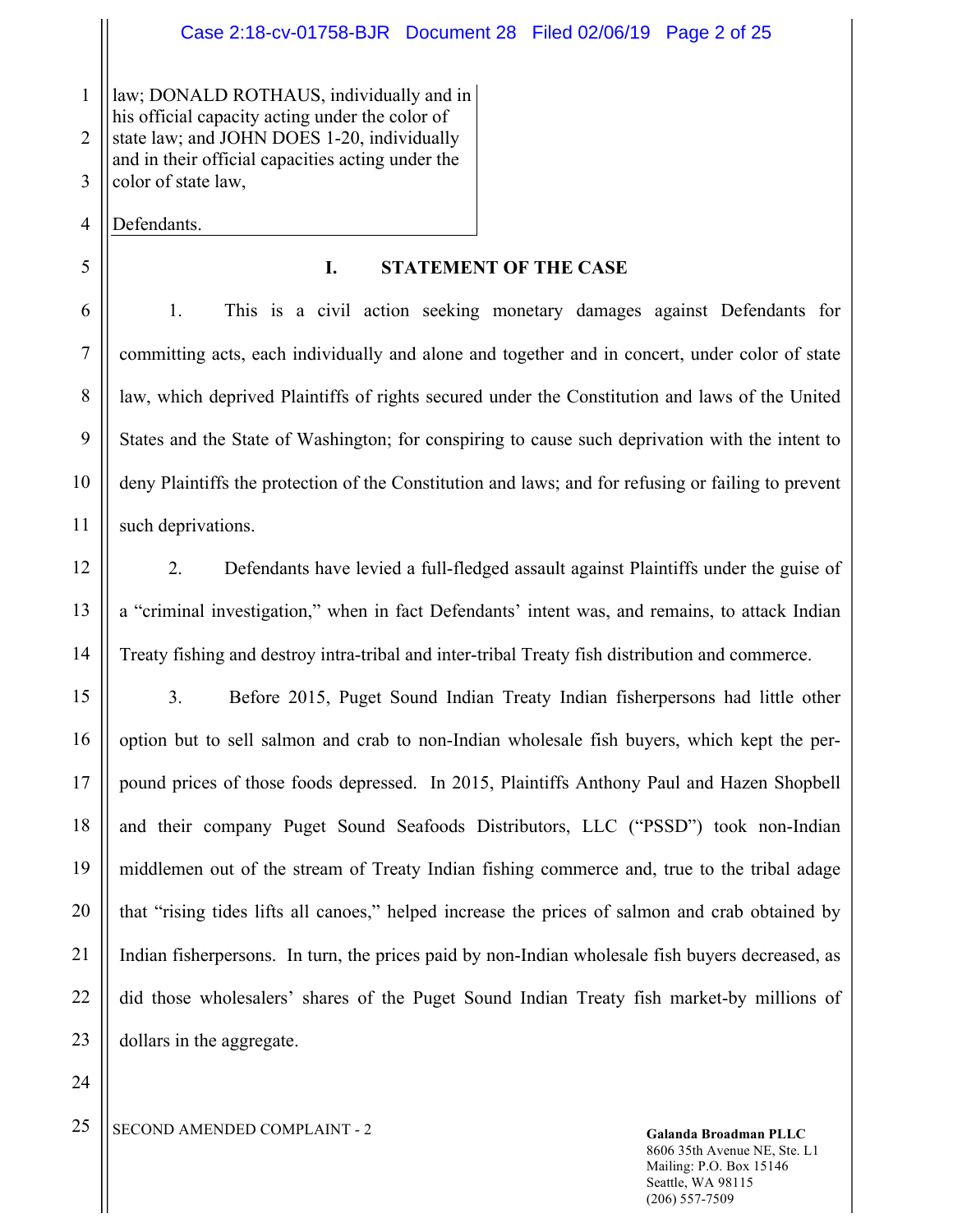#### Case 2:18-cv-01758-BJR Document 28 Filed 02/06/19 Page 3 of 25

4. Aligned with non-Indian commercial fishing interests that still disagree with the outcome of *United States v. Washington*, 384 F. Supp. 312 (W.D. Wash. 1974), Defendants immediately reacted by seeking to extinguish Plaintiffs and, by extension, to impair Puget Sound Indian Treaty fisherpersons. By September 2015, Defendants asked: "Why is PSSD selling crab to other wholesalers while monopolizing the Tulalip crab fishery? Why has PSSD taken all business from other established [non-tribal] Tulalip buyers?"

5. Aided and abetted by at least one of PSSD''s non-Indian competitors, whose identity Defendants protected as a "confidential informant," Defendants commenced to concoct an elaborate and ever-expanding "criminal investigation" scheme in order to eradicate what Defendants admittedly saw as "the apparent monopoly that Puget Sound Seafood Dist. LLC was attempting to create." Over the past two years in particular, Defendants' scheme against Plaintiffs and Indian Treaty rights has reached epic and unbelievable proportion, including:

a. Forum shopping to at least **three courts** for issuance of at least **thirty-two search warrants** against Plaintiffs and their family members, bankers, accountants, and tax preparers;

16

1

2

3

4

5

6

7

8

9

10

11

12

13

14

15

17

18

b. The admitted false arrests of Plaintiffs Anthony Paul and Hazen Shopbell;

c. The search of Plaintiffs' persons on the day of a lucrative crab fishing opener, and of Plaintiffs' homes in the presence of their young children;

19 20 d. A referral to Washington State Child Protective Services based on knowingly false information that Plaintiffs' children were in danger;

21 22 23 24 e. The destruction and loss of Plaintiffs' personal belongings, which is corroborated by Defendant Wendy Willette's commingling of Plaintiffs' seized computer harddrive with methamphetamine "crystals" and "powder" that Defendants had seized as drug evidence in, a case unrelated to Plaintiffs; and,

<sup>25</sup> SECOND AMENDED COMPLAINT - 3 Galanda Broadman PLLC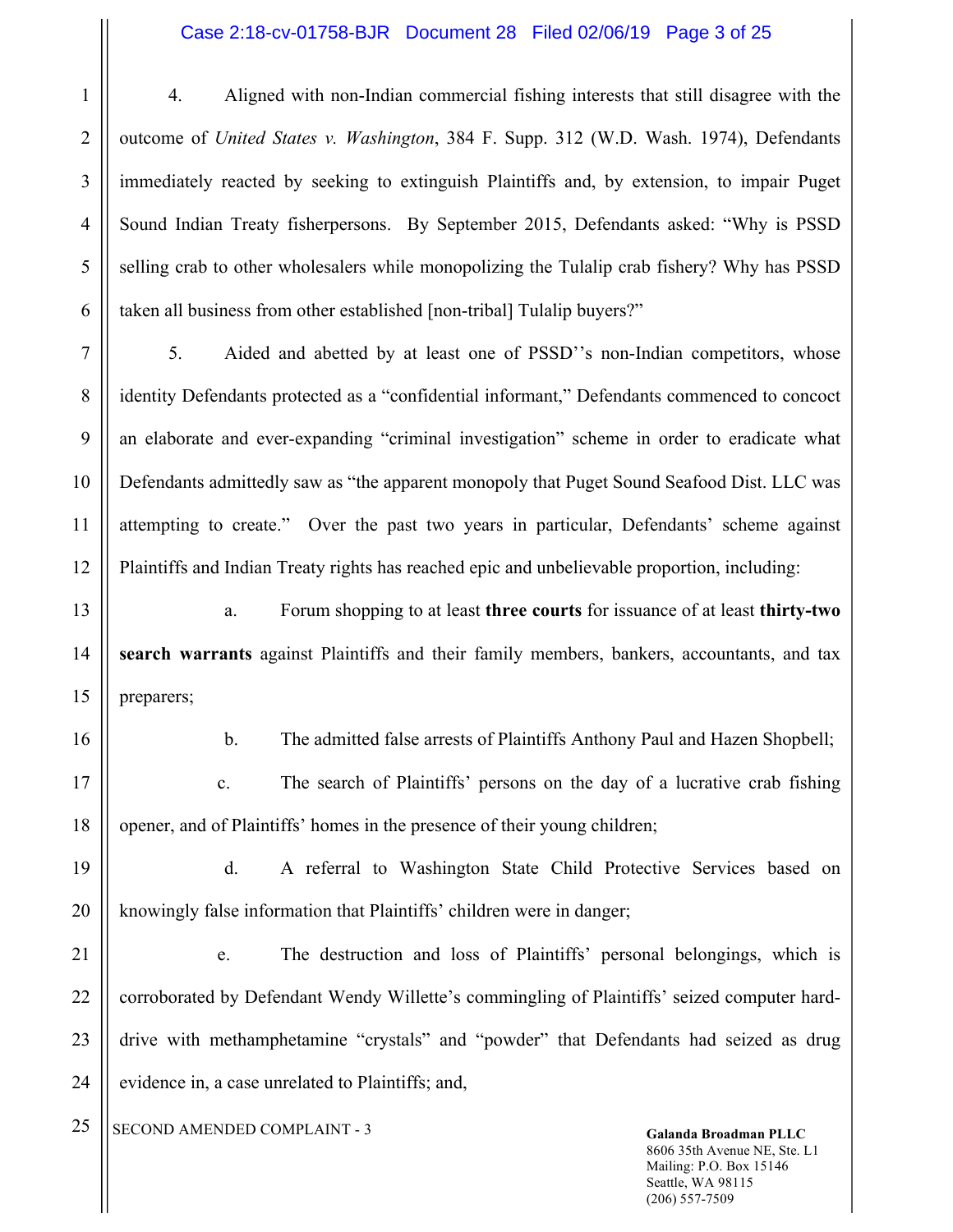f. The referral of purported state criminal charges to **four state prosecuting attorney offices** and the filing of two sets of charges, one of which resulted in a prosecutorial dismissal that Defendants claim was "politically motivated" and obtained because "the Tulalip Tribe paid . . . the Pierce County Prosecuting Attorney's Office, or funds them in some way."

6. In astonishing ways, Defendants have perpetuated their criminal investigation scheme over the last three years, manifesting racial animus towards Plaintiffs by falsely arresting and imprisoning them; invading their homes and scaring their children; putting their nascent company out of business; maliciously causing them to be criminally prosecuted and investigated by various other agencies; retaliating against and otherwise tormenting them for exercising legal rights; and otherwise violating their civil and Treaty rights.

#### **II. PARTIES**

**A. PLAINTIFFS.**

7. Plaintiff ANTHONY PAUL is an enrolled member of the Tulalip Tribes and resident of Washington State. Plaintiff Paul is a Tulalip Treaty fisherperson and a member of PSSD, which has its principal place of business on the Tulalip Reservation and was licensed and regulated by the Tulalip Tribes to do business there.

8. Plaintiff NICOLE PAUL is the spouse of ANTHONY PAUL and a resident of Washington State.

9. Plaintiff HAZEN SHOPBELL is an enrolled member of the Tulalip Tribes and resident of Washington State. Plaintiff Shopbell is a Tulalip Treaty fisherperson and a member of PSSD.

10. Plaintiff TIA ANDERSON is an enrolled member of the Lummi Nation, the spouse of HAZEN SHOPBELL, and resident of Washington State.

**B. DEFENDANTS.** 

<sup>25</sup> SECOND AMENDED COMPLAINT - 4 Galanda Broadman PLLC

8606 35th Avenue NE, Ste. L1 Mailing: P.O. Box 15146 Seattle, WA 98115 (206) 557-7509

1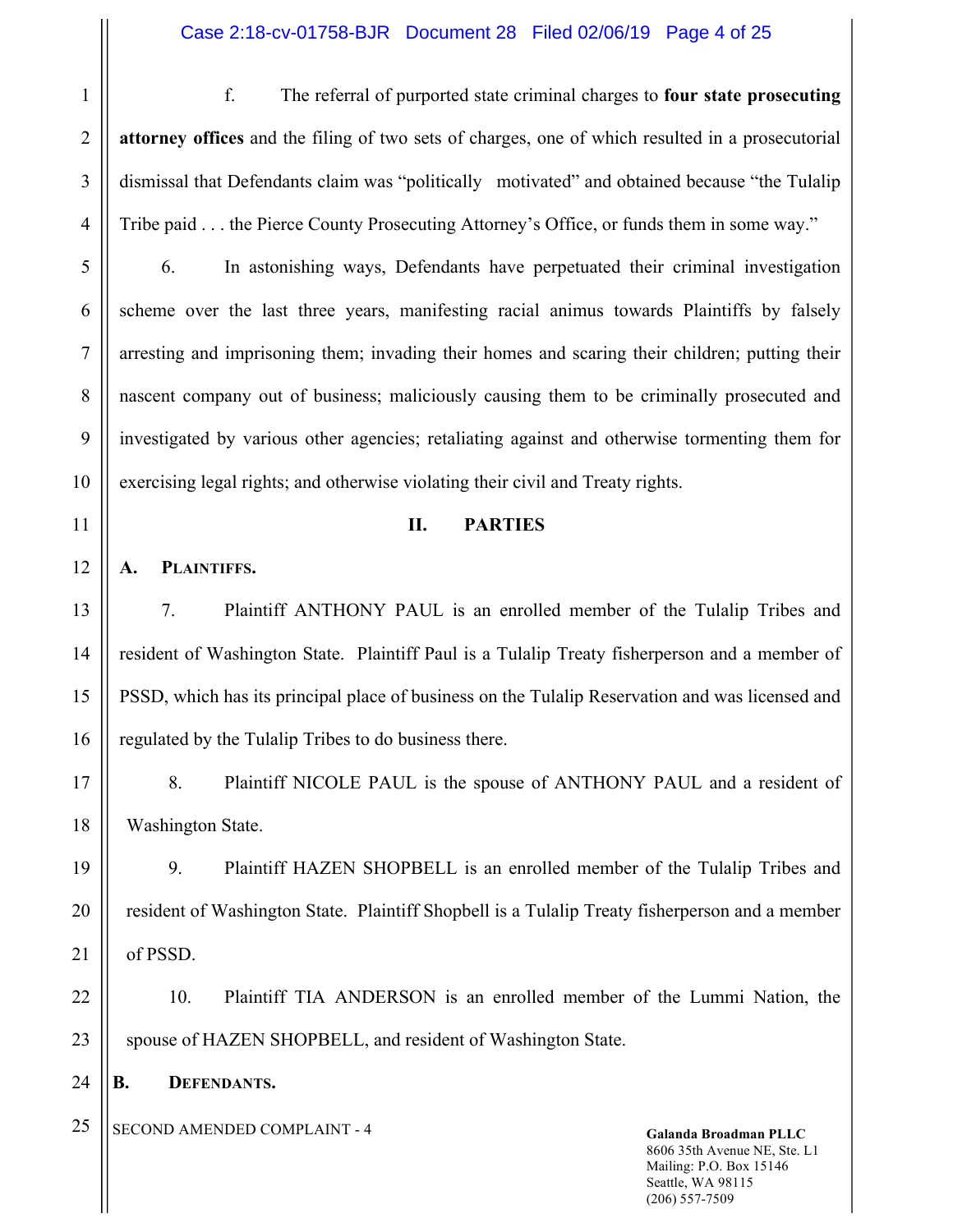11. Defendant WASHINGTON STATE DEPARTMENT OF FISH AND WILDLIFE ("DFW") is a governmental entity of the State of Washington.

12. Defendant Wendy Willette is a resident of the State of Washington and an employee of DFW. Defendant Willette works as a DFW law enforcement detective.

5 6 13. Defendant ANTHONY JAROS is a resident of the State of Washington and an employee of DFW. Defendant Jaros works as a DFW law enforcement officer.

14. Defendant SHAWNN VINCENT is a resident of the State of Washington and an employee of DFW. Defendant Vincent works as a DFW law enforcement officer.

15. Defendant JENNIFER MAURSTAD is a resident of the State of Washington and an employee of DFW. Defendant Maurstad works as a DFW law enforcement sergeant.

16. Defendant CHRISTOPHER CLEMENSTON is a resident of the State of Washington and an employee of DFW. Defendant Clemenston works as a DFW law enforcement detective.

17. Defendant ALAN MYERS is a resident of the State of Washington and an employee of DFW. Defendant Myers works as a DFW law enforcement captain.

16 17 18. Defendant CARLY PETERS is a resident of the State of Washington and an employee of DFW. Defendant Peters works as a DFW law enforcement officer.

19. Defendant NATALIE HALE is a resident of the State of Washington and an employee of DFW. Defendant Hale works as a DFW law enforcement officer.

20. Defendant MIKE CENCI is a resident of the State of Washington and former employee of DFW. Defendant Cenci formerly held the position of DFW Deputy Chief of Westside Operations.

<sup>25</sup> SECOND AMENDED COMPLAINT - 5

1

2

3

4

7

8

9

10

11

12

13

14

15

18

19

20

21

22

23

24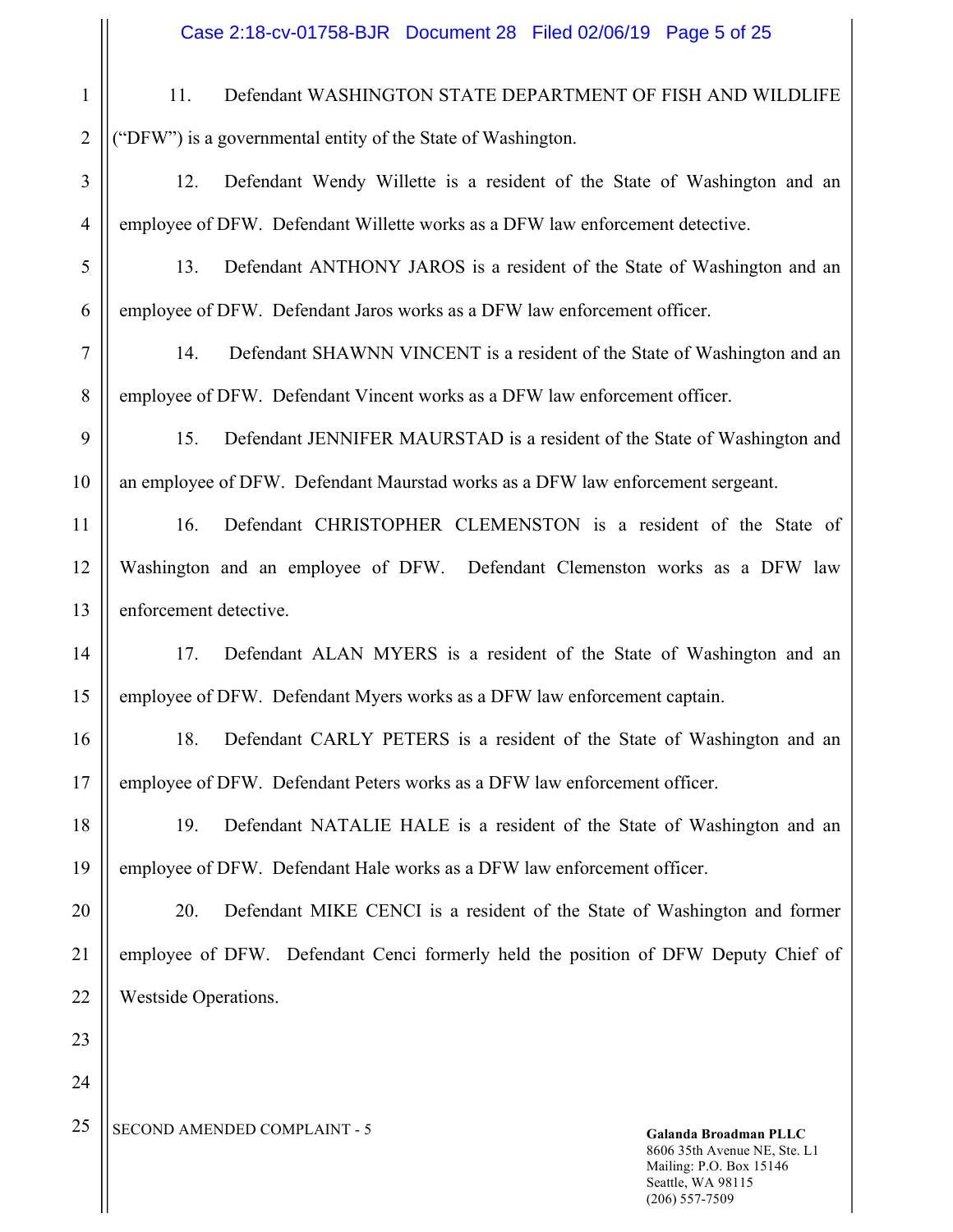21. Defendant JIM UNSWORTH is a resident of the State of Washington and former employee of DFW. At all times relevant herein, Defendant Unsworth worked as the Director of DFW.

22. Defendant KELLY SUSEWIND is a resident of the State of Washington and employee of DFW. Defendant Susewind is the current Director of DFW.

23. Defendant PAUL GOLDEN is a resident of the State of Washington and employee of DFW. Defendant Golden works as a DFW law enforcement captain.

24. Defendant ERIK OLSON is a resident of the State of Washington and employee of DFW. Defendant Olson works as a DFW law enforcement officer. His family owns and operates Gravelly Beach Seafoods, LLC, a non-Indian wholesale shellfish harvester and seller.

25. Defendant DONALD ROTHAUS is a resident of the State of Washington and employee of DFW. Defendant Rothaus works as a DFW biologist.

26. Defendants JOHN DOES 1 - 16 (hereinafter "Defendants Doe") are employees, and/or agents of DFW. Each Defendant Doe was within the scope of his/her employment at all times relevant hereto. It is believed most, if not all, of the Defendants Doe are residents of Washington. Defendants Does' acts and omissions include the wrongful arrest and imprisonment of Plaintiffs Anthony Paul and Hazen Shopbell; illegal searches of Plaintiffs' homes, unlawful seizure of Plaintiffs' property; vindictive actions against Plaintiffs in the courts and through administrative agencies; the destruction or loss of Plaintiffs' property without due process of the law; preventing Plaintiffs from exercising their Treaty-protected fishing rights; and failure to adequately and property train and supervise the individually-named Defendants. Their identities are unknown at this time and will be named as discovery progresses.

23 24 27. Plaintiffs are informed and believe, and thus allege, that each of the above-named Defendants are responsible for the pattern and practice of events herein alleged, or are necessary

<sup>25</sup> SECOND AMENDED COMPLAINT - 6 Galanda Broadman PLLC

1

2

3

4

5

6

7

8

9

10

11

12

13

14

15

16

17

18

19

20

21

22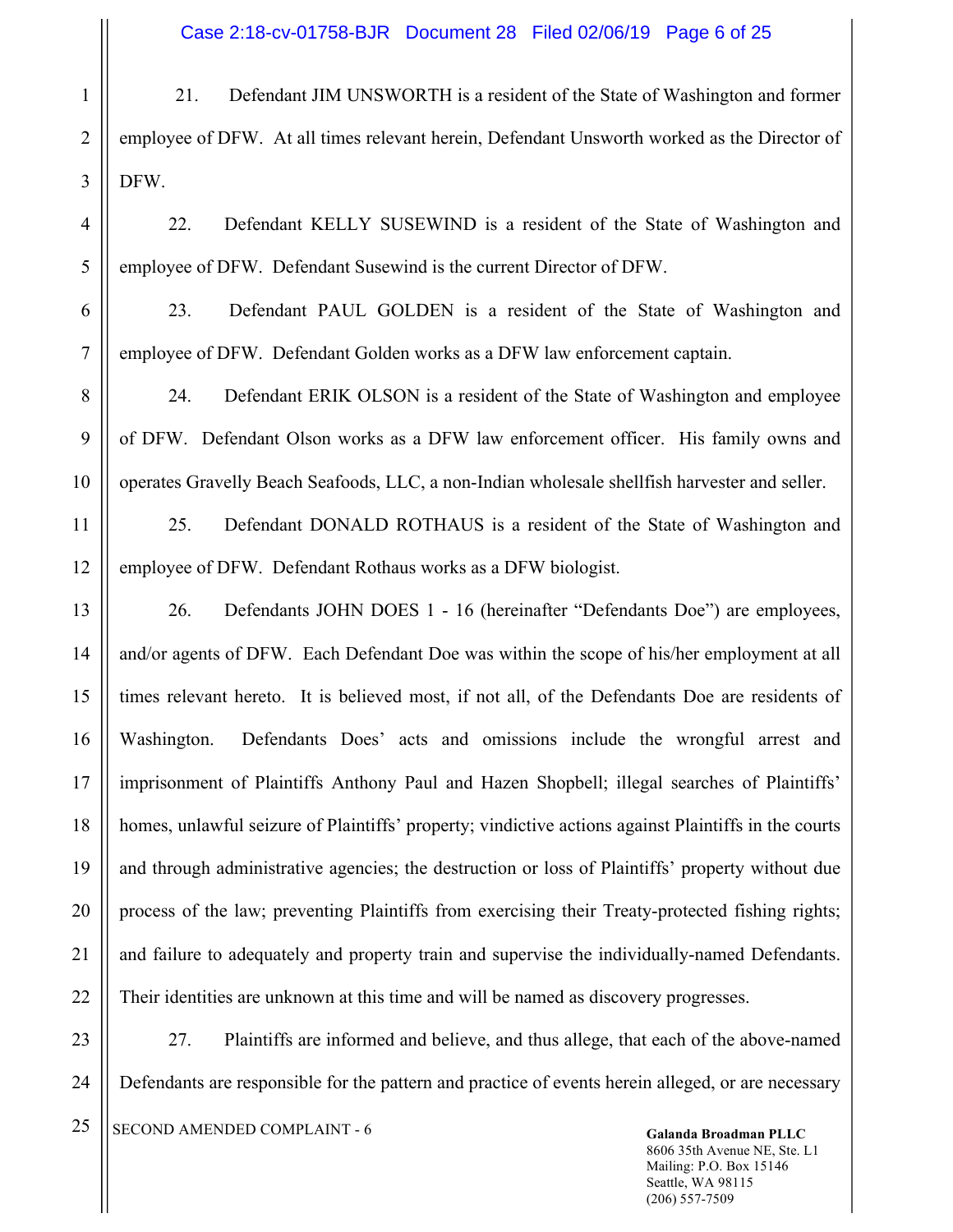2 3 4 parties for obtaining appropriate relief. In performing each of the acts alleged herein and below, each Defendant acted jointly or individually as agents for each other and for all other Defendants. The injuries and damages inflicted upon Plaintiffs were caused by the acts and omissions of Defendants.

5

6

7

8

9

10

11

12

13

14

16

17

18

19

20

21

22

23

24

1

#### **III. JURISDICTION AND VENUE**

28. A substantial portion of the acts and omissions giving rise to this lawsuit occurred in King County, Washington.

29. Venue is proper in this Court pursuant to Wash. Rev. Code § 4.12.020.

### **IV. STATUTORY COMPLIANCE**

30. On April 10, 2017, Plaintiffs each filed an administrative claim for damages with the State of Washington, satisfying the prerequisites to the maintenance of this action per Wash. Rev. Code § 4.92.100. More than thirty days have elapsed since Plaintiffs presented those claims with notice of intention to sue and Defendants have failed, refused, or neglected to pay them.

15

#### **V. STATEMENT OF FACTS**

31. Since at least 2015, DFW officers and agents have profiled and harassed Plaintiffs Anthony Paul and Hazen Shopbell, who are both Tulalip Tribal enrolled members and Tribal fisherpersons, for racial and ethnic reasons. DFW officers and agents have done so under the guise of a "criminal investigation" that has known no lawful or ethical bounds. DFW officers and agents have acted to prevent Plaintiffs Anthony Paul and Hazen Shopbell from exercising their Treaty-protected fishing rights; taken retaliatory actions against them and their wives and families for challenging DFW's unlawful conduct through the courts; and denied Plaintiffs rights guaranteed by the U.S. Constitution and Washington State law. DFW, along with its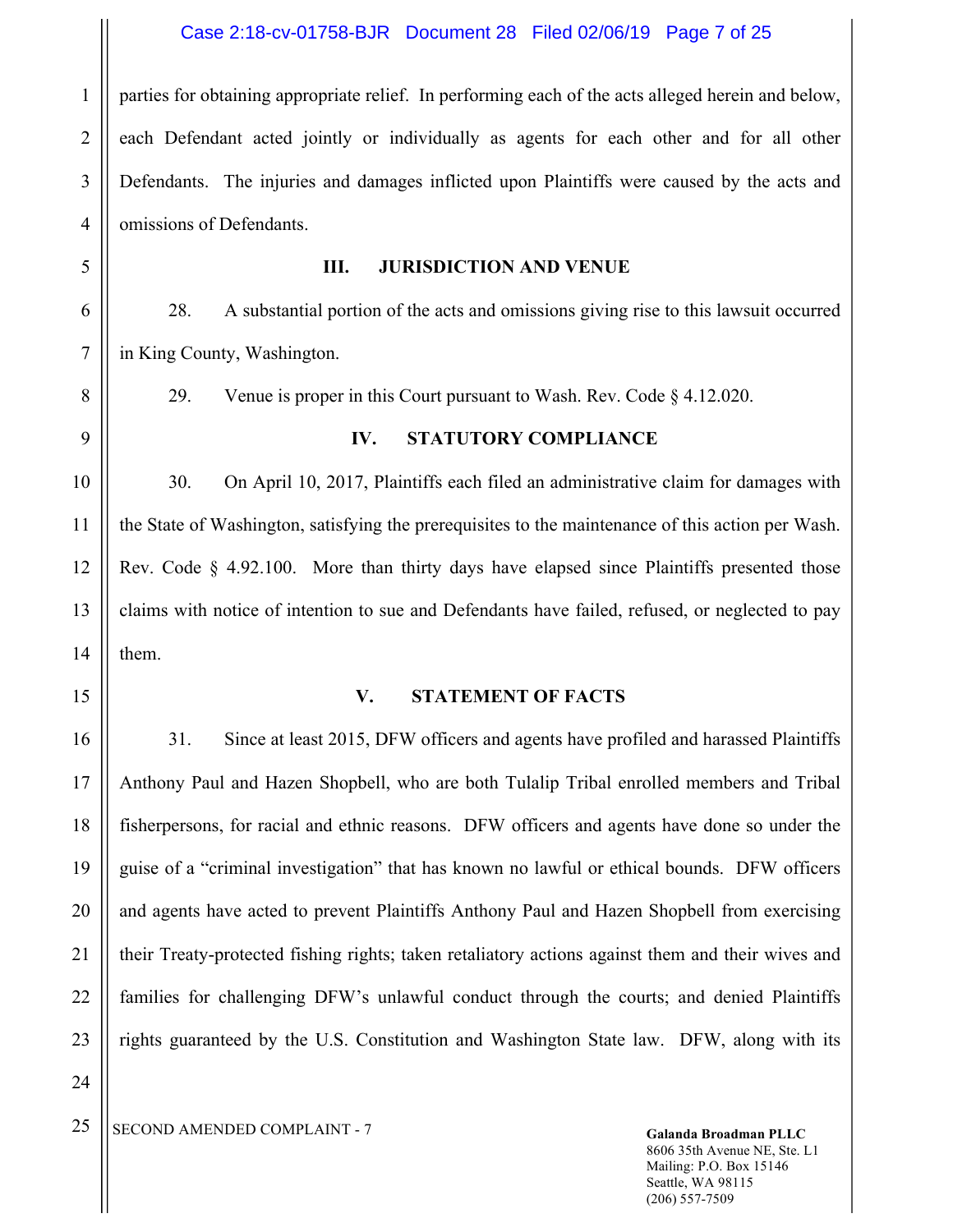officers and agents, have continued to act with racial animus towards Plaintiffs since it commenced its purported criminal investigation of them in 2015.

32. Plaintiffs Anthony Paul and Hazen Shopbell owned and operated PSSD, which has suspended business operations due to Defendants' harassment and actions. Plaintiffs formed their Tulalip tribal business in 2015 for the primary purpose of buying and distributing at wholesale, Indian Treaty-harvested seafood products. Plaintiffs purchased salmon, crab, and other shellfish from their fellow Tulalip fisherpersons and obtained a significant share of the wholesale market at Tulalip and in the Puget Sound. This frustrated DFW and Plaintiffs' non-Indian competitors, causing DFW to begin investigating Plaintiffs' Treaty-protected fishing activities and their company's successful entrance into the wholesale salmon and crab market.

33. Initial DFW official reports establish that DFW officers and agents disparaged Plaintiffs Anthony Paul and Hazen Shopbell as a greedy Indian—"Likes money"—and a dumb Indian—"Not so smart"—respectively. This underscores the racial animus with which Defendants have acted towards Plaintiffs since 2015, as well as reports from former DFW officers that DFW, at the behest of Defendant Mike Cenci in particular, have reapportioned Department law enforcement resources to profile Native American Treaty fisherpersons for enforcement action.

34. On June 13, 2016, Defendants Jaros, Vincent, Clementson, and Maurstad, lead or directed by Defendant Willette and other DFW officers and agents, orchestrated the unlawful arrests of Plaintiffs Anthony Paul and Hazen Shopbell at the Port of Everett as they prepared to participate in a lucrative Tulalip crab fishery "opener." Defendants Willette, Jaros, Vincent, Clementson, and Maurstad each assaulted Plaintiffs, interrogated them, searched their bodies, seized their cell phones, handcuffed them, and placed them into marked DFW patrol cars for transport to the Marysville Jail. Defendants committed all of these acts without an arrest

<sup>25</sup> SECOND AMENDED COMPLAINT - 8 Galanda Broadman PLLC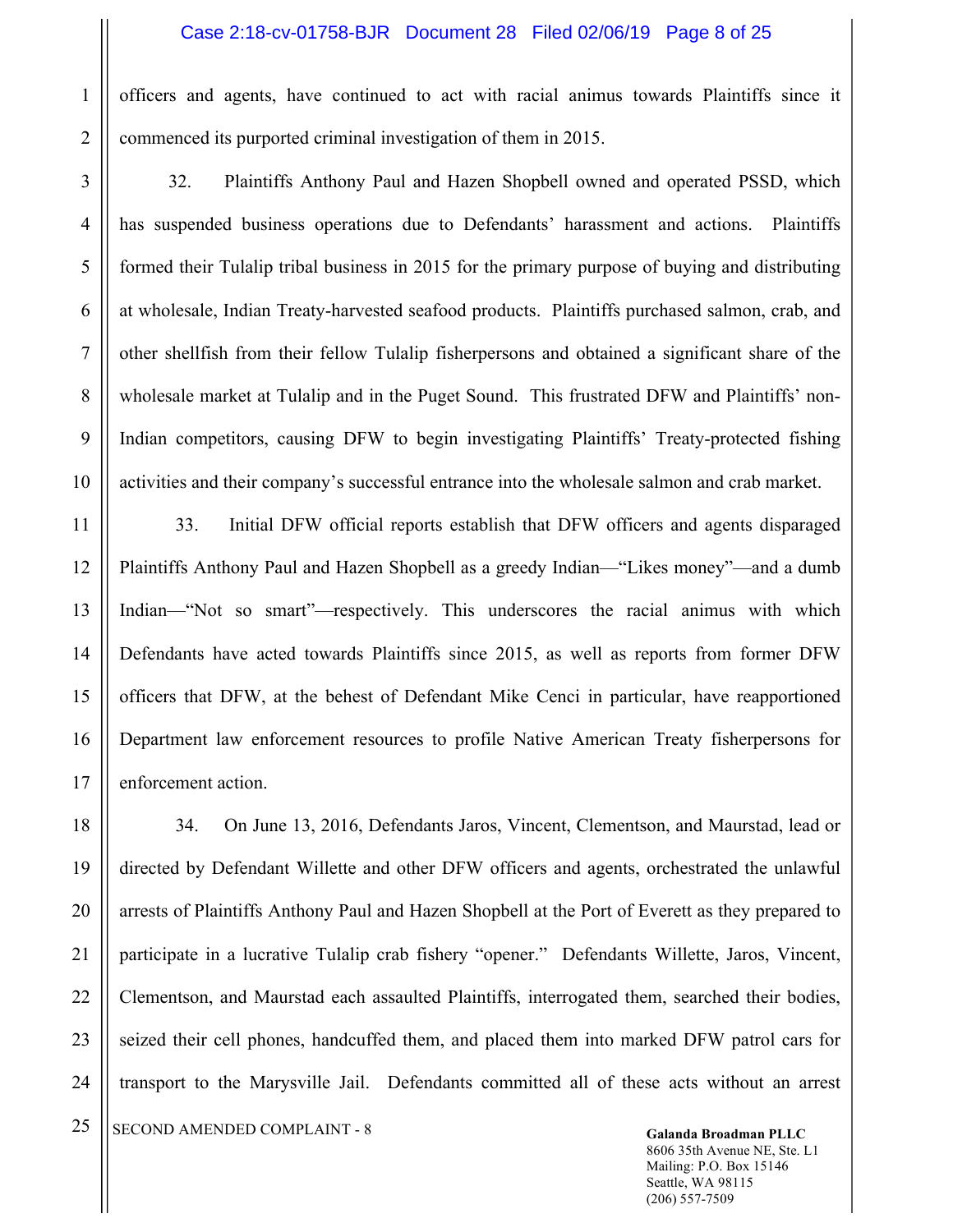#### Case 2:18-cv-01758-BJR Document 28 Filed 02/06/19 Page 9 of 25

warrant or probable cause. As Defendants were transporting Plaintiffs to the Marysville Jail, Defendant Myers directed Defendants Jaros, Vincent, Clementson, and Maurstad to return Plaintiffs to the Port of Everett and release them from DFW custody. By confessing to a "change in plans" in their own reports, Defendants admitted to the false arrest of Plaintiffs Anthony Paul and Hazen Shopbell.

35. Defendants knowingly perpetrated these warrantless arrests, detentions, and seizures, at least in part, to prevent Plaintiffs Anthony Paul and Hazen Shopbell from exercising their Treaty rights as Tulalip members to participate in a crab opening that began that same day. It is no coincidence that DFW orchestrated the baseless arrests and detentions of Plaintiffs to coincide with the Tulalip crab opener. In fact, according to a contemptuous DFW briefing document, Defendants Willette, Jaros, Vincent, Clementson, and Maurstad knew full well that June 13, 2016, was the day of that lucrative opener. Defendant Willette was advised by Tulalip natural resource officer Robert Myers to not conduct their raid on the day of the opener, but Defendants proceeded anyway. As a result, Plaintiffs were unable to participate in the opener and lost tens of thousands of dollars in seafood sales that day.

36. Also on June 13, 2016, while Defendants were unlawfully arresting and detaining Plaintiffs Anthony Paul and Hazen Shopbell, DFW officers and agents executed a search warrant on Plaintiffs' homes. DFW's unlawful search warrants were based on a series of three search warrant affidavits that Defendant Willette prepared in May and June 2016 and which misstated and omitted material facts. Defendant Willette's first three search warrant affidavits, which she submitted to at least three different courts, including the King County Superior Court, were chiefly predicated on false information provided by Jonathan Richardson of Sea Breeze Seafoods, a disgruntled non-Indian competitor of Plaintiffs and personal friend of Defendant

<sup>25</sup> SECOND AMENDED COMPLAINT - 9 Galanda Broadman PLLC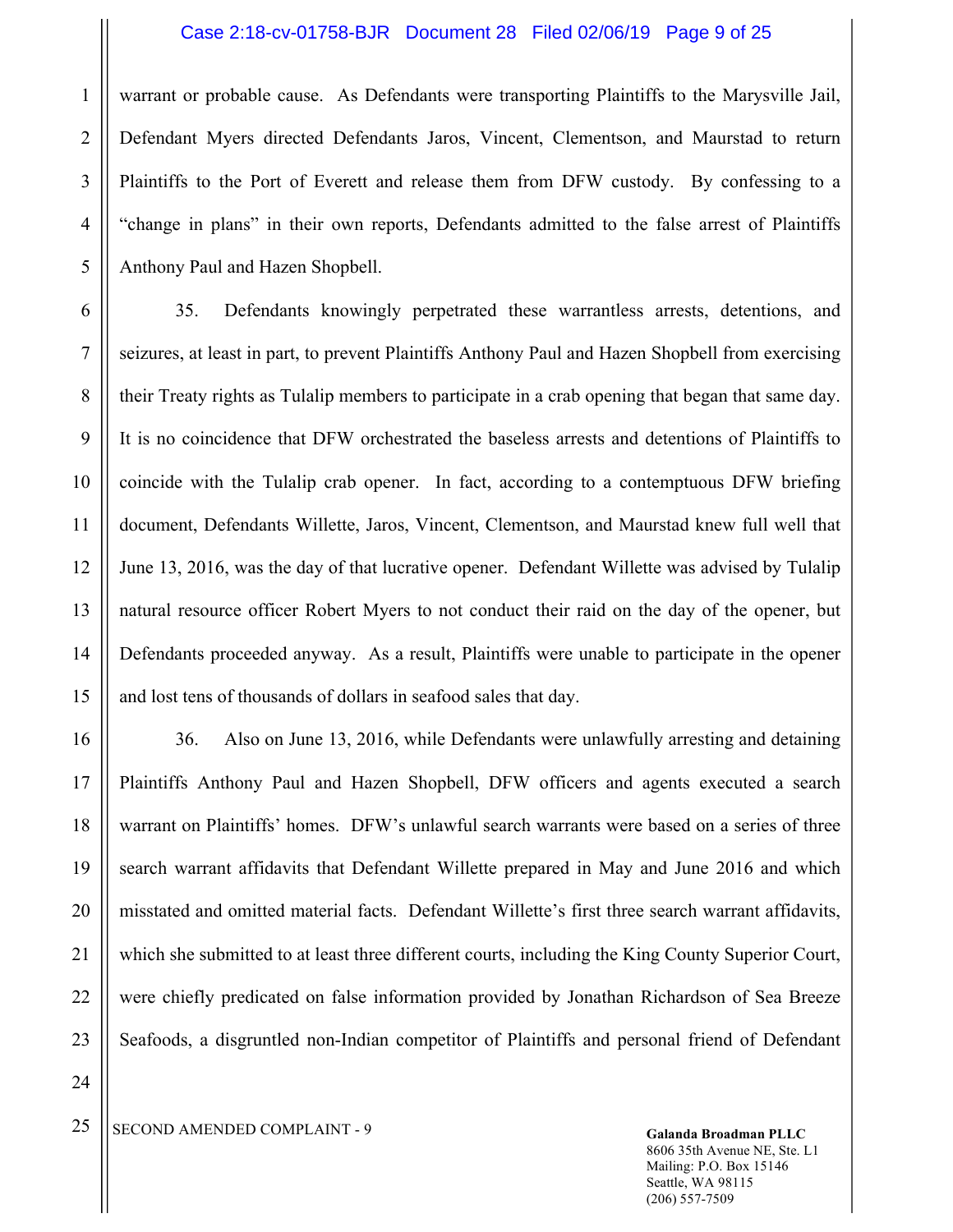Donald Rothaus. The warrants executed on June 13, 2016 were the first three of at least thirtytwo warrants that Defendant Willette obtained against Plaintiffs.

37. Defendant Olson participated in the search of Plaintiffs Anthony and Nicole Paul's home on June 13, 2016. Defendant Olson is affiliated with Gravelly Beach Seafoods, a non-Indian clam wholesaler that directly competes with Tribal Treaty fisherpersons and fish buyers. Defendant Olson's family currently owns Gravelly Beach Seafoods. DFW knows and has approved of Defendant Olson's outside businesses activities, despite the conflicts it raises with his law enforcement duties.

38. Starting in February and March 2016, Mr. Richardson and Defendant Rothaus conspired, by telephone and text message, to concoct a story that Plaintiffs Anthony Paul and Hazen Shopbell underpaid "six or eight" unnamed Tulalip Tribal fisherpersons for crab, in late 2015 and early 2016. Detective Willette failed to properly investigate Mr. Richardson and Defendant Rothaus' lies and instead falsely asserted that Plaintiffs had absconded with as much as \$240,000 via underpayment to fellow Tulalip Tribal members and fisherpersons and used those monies to launder other monies through PSSD. Before alleging those underpayments as an alleged basis for probable cause in each of those first three search warrants, Defendants never inquired about the alleged underpayments with any co-regulatory authorities, particularly the Tulalip Tribes or the Northwest Indian Fisheries Commission. After originally seeking to keep Mr. Richardson's identity secret as a "confidential informant," DFW and Detective Willette have since recanted the underpayment and money laundering lies that he, Defendant Rothaus, and Detective Willette told as the alleged basis for probable cause in each of those three search warrants, but has not withdrawn any of those first three warrants as required by law.

1

2

3

<sup>25</sup> SECOND AMENDED COMPLAINT - 10 Galanda Broadman PLLC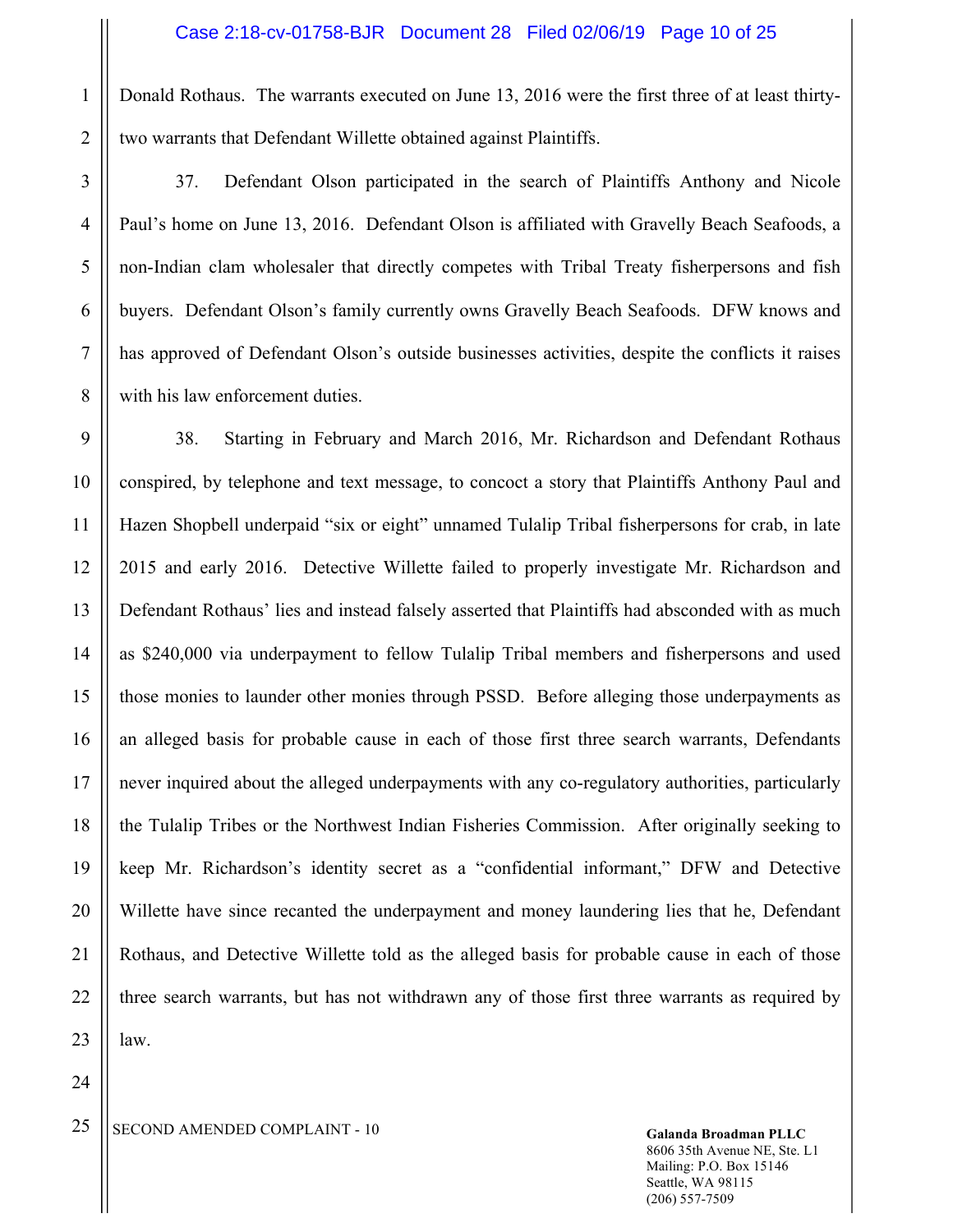39. Defendant Willette's search warrant affidavits also cited PSSD's May 22, 2015, purchase of 442 pounds of Treaty harvested crab, as a primary basis for obtaining the search warrants. The Tulalip Tribes has determined that PSSD's wholesale purchase of crab from a Tulalip fisherperson was "a legal and agreed transaction." Since alleging that purchase as a basis for probable cause in each of those three search warrants, Defendants ignored evidence from the Tulalip Tribes establishing that the purchase was legal.

40. Also on June 13, 2016, various Defendants searched Plaintiffs Anthony and Nicole Paul and Hazen Shopbell and Tia Anderson's homes, causing each of their young families a great deal of fear, embarrassment, and emotional distress. Defendants purposefully conducted those unlawful searches in a very conspicuous and public manner, involving emergency vehicles parked in front of, and numerous law enforcement personnel swarming around, Plaintiffs' respective homes. Defendants rifled through each house, and seized Plaintiffs' personal property of Plaintiffs, including properties not authorized by the search warrant. DFW officers and agents did all of this in plain sight of Plaintiffs' young children.

41. Among the items DFW officers and agents unlawfully seized from Plaintiffs Anthony and Nicole Paul's home on June 13, 2016, was a safe. Defendants subsequently destroyed that safe and some of its contents by sawing it open. Defendants also unlawfully seized two Apple Macbook Pro laptops from Plaintiffs Anthony and Nicole Paul's home, at which time both laptops were in working condition. DFW later returned both laptops to Plaintiffs, but in a damaged condition, with one laptop completely inoperable after Defendants removed its operating system to clone its hard-drive.

42. Defendants copied the hard-drives to Plaintiffs Anthony and Nicole Paul's Apple Macbook Pro laptops. On September 23, 2016, Detective Willette stored one of those copied hard-drives in a previously used DFW evidence bag—which contained methamphetamine

<sup>25</sup> SECOND AMENDED COMPLAINT - 11

8606 35th Avenue NE, Ste. L1 Mailing: P.O. Box 15146 Seattle, WA 98115 (206) 557-7509

1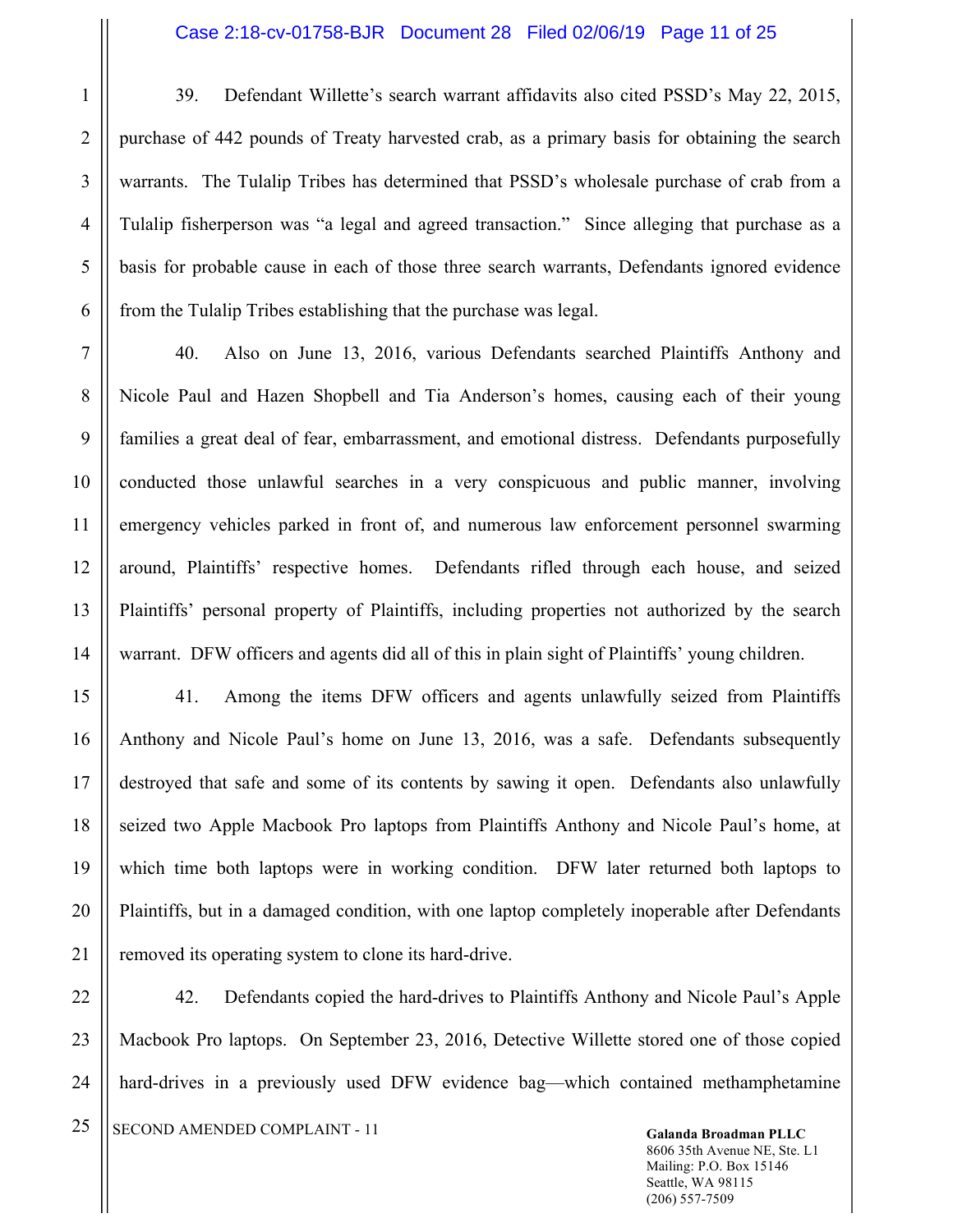|                | Case 2:18-cv-01758-BJR  Document 28  Filed 02/06/19  Page 12 of 25                                                                                              |  |
|----------------|-----------------------------------------------------------------------------------------------------------------------------------------------------------------|--|
| 1              | "crystals" and "powder" from a completely unrelated DFW case. According to Defendant                                                                            |  |
| $\overline{2}$ | Golden:                                                                                                                                                         |  |
| 3              | Wendy called me and said we had a 'big big problem' and then told me she was                                                                                    |  |
| $\overline{4}$ | packaging up a PSSD hardrive [sic] copies and heard a grinding noise in the<br>evidence bag. She opened the bag and found what appeared to be meth loose in     |  |
| 5              | the bottom of the bag. She tested with a NIK kit and showed positive Captain<br>Myers admonished her for testing the drug at the front desk.                    |  |
| 6              | Captain Myers called later and told me [sic] had admonished Wendy for testing<br>the drugs at the customer service area. He had tried to get her to move to the |  |
| 7              | back but she was not listening.                                                                                                                                 |  |
| 8              | My general impression was that Wendy was exposed to the drug due to the<br>language she used.                                                                   |  |
| 9              | In addition to behaving with racial animus towards Plaintiffs, DFW and Defendants have                                                                          |  |
| 10             | demonstrated a remarkable level of ineptitude in carrying out purported law enforcement duties.                                                                 |  |
| 11             | 43.<br>On June 22, 2016, Plaintiff Anthony Paul received a letter from DFW advising of                                                                          |  |
| 12             | the agency's intent to have forfeited the U.S. currency, lawfully owned firearms, and other                                                                     |  |
| 13             |                                                                                                                                                                 |  |
| 14             | personal property located in the safe seized from his residence. Because DFW lacked legal                                                                       |  |
| 15             | grounds to seek forfeiture of his personal property, Plaintiff was forced to hire legal counsel to                                                              |  |
| 16             | defend against DFW's threatened illegal forfeiture.                                                                                                             |  |
|                | On July 27, 2016, Plaintiff Anthony Paul filed a Complaint for Writ of Replevin<br>44.                                                                          |  |
| 17             | for Return of Property in Thurston County Superior Court to require DFW to return the personal                                                                  |  |
| 18             | property seized on June 13, 2016. On August 8, 2016, Plaintiff Hazen Shopbell filed a                                                                           |  |
| 19             | Complaint for Declaratory Judgment, Injunction, and Other Equitable Relief in Tulalip Tribal                                                                    |  |
| 20             | Court, also seeking to require DFW to return the personal property seized on June 13, 2016.                                                                     |  |
| 21             | Realizing it lacked a legal basis to forfeit Plaintiffs' property, DFW voluntarily returned some—                                                               |  |
| 22             | but not all—of the personal property illegally seized from Plaintiffs on June 13, 2016. This                                                                    |  |
| 23             | infuriated Defendants, in particular Defendant Willette, and caused Defendants to intensify their                                                               |  |
| 24             | "investigation" of Plaintiffs.                                                                                                                                  |  |
| 25             | SECOND AMENDED COMPLAINT - 12<br>Galanda Broadman PLLC                                                                                                          |  |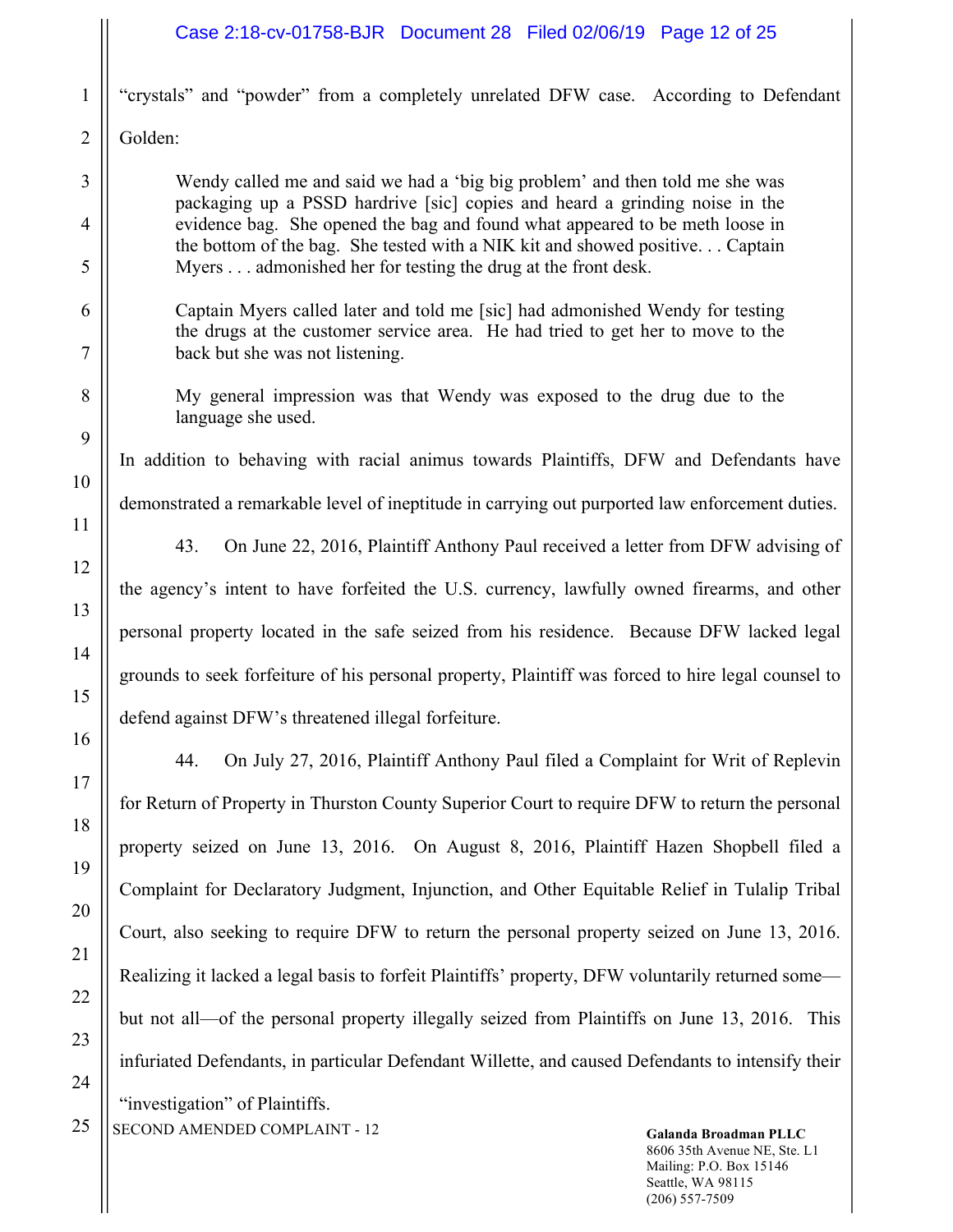#### Case 2:18-cv-01758-BJR Document 28 Filed 02/06/19 Page 13 of 25

45. On August 15, 2016, Defendant Willette seized and destroyed approximately 1,185 pounds of Treaty-harvested clams used for crab bait that PSSD purchased from Tribal fisherpersons and sold to other Tribal fisherpersons as bait for Treaty fishing, all of which occurred within usual and accustomed Treaty fishing areas. DFW and Defendant Willette destroyed Plaintiffs' property without judicial authorization or notice to Plaintiffs, depriving them of their constitutional right to due process of law. The crab bait clams were secured in a cold storage facility located in Burlington, Washington. Because the Treaty-harvested bait was not subject to state regulation, and was not advertised or held for sale as shellfish intended for human consumption, it was not subject to inspection for compliance with state or federal sanitation regulations. Detective Willette was either ignorant of this fact or completely disregarded it in order to illegally seize and destroy Plaintiffs' property without due process of law.

46. Next, Defendant Willette reported Plaintiffs Anthony Paul and Hazen Shopbell to the Washington State Department of Revenue ("DOR"), alleging that PSSD had not filed tax returns in connection with their Treaty-protected fishing activities. Plaintiffs' Treaty-protected fishing activities are, however, exempt from taxation under well-established state and federal law—again, a fact that Detective Willette completely disregarded in making false reports to DOR.

47. Most appallingly, Defendant Willette reported Plaintiffs Anthony and Nicole Paul to the Washington State Department of Social and Health Services Child Protective Services ("CPS"). Defendant Willette had falsely informed CPS that Plaintiffs' children were in danger. Defendant Willette's actions and lies caused CPS to visit and inspect Plaintiffs' residence, ostensibly to perform a welfare check of their children. Fueled by Defendant Willette's lies, CPS case managers invaded Plaintiffs' privacy, and subjected them to numerous demeaning and

<sup>25</sup> SECOND AMENDED COMPLAINT - 13

8606 35th Avenue NE, Ste. L1 Mailing: P.O. Box 15146 Seattle, WA 98115 (206) 557-7509

1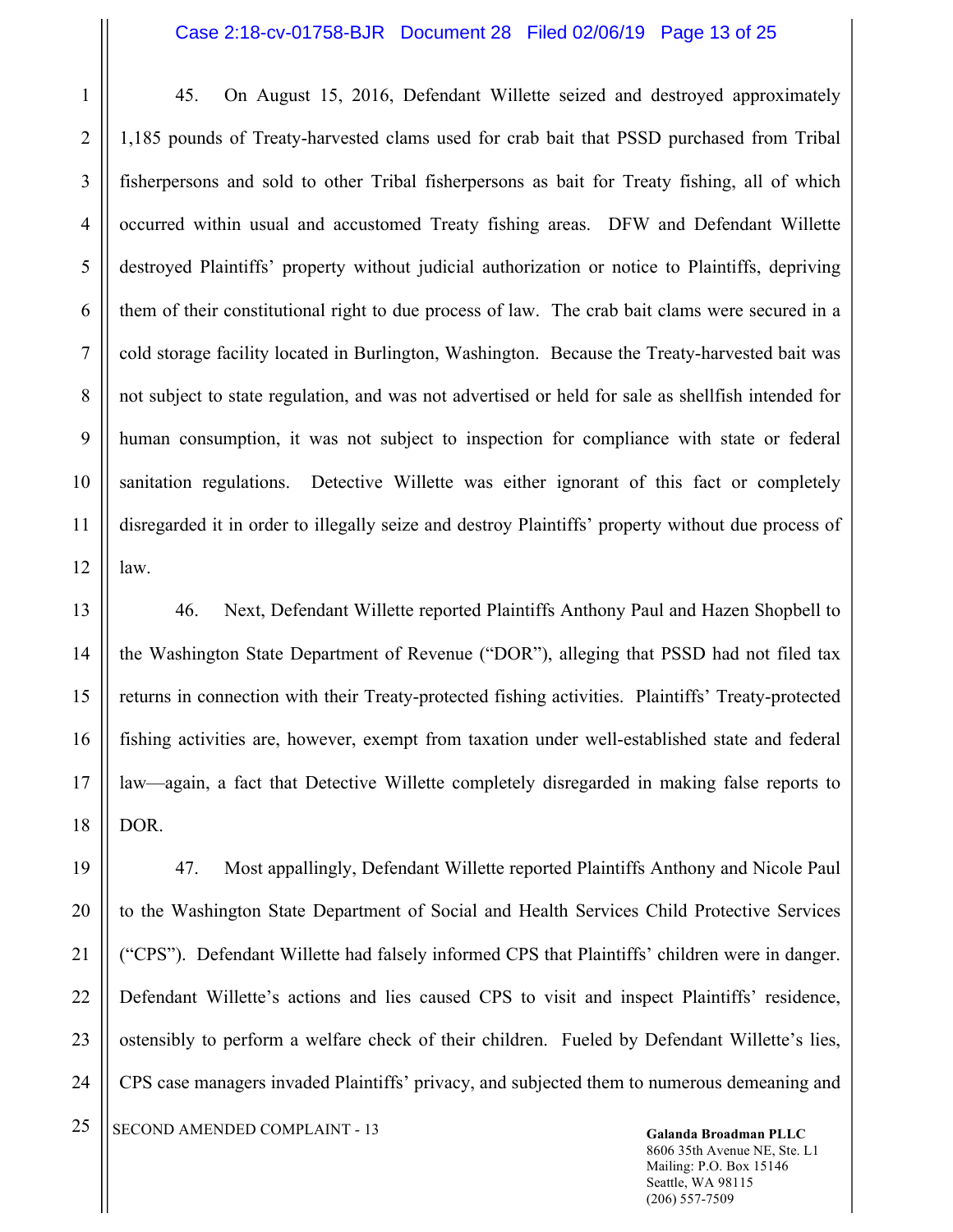culturally insensitive comments. CPS took no action against Plaintiffs because, simply, no reason existed to be concerned for their children's welfare.

48. Underpinning Defendant Willette's CPS referral and her other so-called law enforcement activities regarding Plaintiffs Anthony and Nicole Paul are sworn statements of hers that can only be described as racist. In one of her many search warrant affidavits presented to the King County Superior Court, Defendant Willette observed that Plaintiffs Anthony and Nicole Paul bought a house for their family on Lake Tapps; enjoy watching the Seahawks and attended their Super Bowl game; and shop at Nordstrom. Defendant Willette's "evidence" consists of her observation that Plaintiff Anthony Paul and his son have a "vast collection of Nike Air Jordan shoes" and Plaintiff Nicole Paul has "several designer hand bags in her closet, as well as numerous pairs of designer shoes." Defendant Willette's statements that, *i.e.*, a Native American family has nice things, underscores her and her co-Defendants' racial animus towards Plaintiffs and Native Americans in general.

49. Plaintiffs Anthony and Nicole Paul and their family were each emotionally and financially distressed, and remain distressed, by Defendant Willette's referral and CPS's visit and baseless investigation, having never previously been reported or investigated for alleged neglect or abuse of their children. Defendant Willette's actions caused and continue to cause Plaintiffs and their family a great deal of fear, embarrassment, and emotional distress.

50. On or about December 28, 2016, Plaintiffs learned that DFW and Defendant Willette had obtained at least one new search warrant in November of 2016 from the King County Superior Court. Subsequent investigation revealed that DFW and Defendant Willette had obtained **twenty-seven search warrants from the King County Superior Court on November 15, 2016 alone**. Each of those search warrants contained an illegal "gag-order,"

1

2

3

4

5

6

7

8

9

10

11

12

13

14

15

16

17

18

19

20

<sup>25</sup> SECOND AMENDED COMPLAINT - 14 **Galanda Broadman PLLC**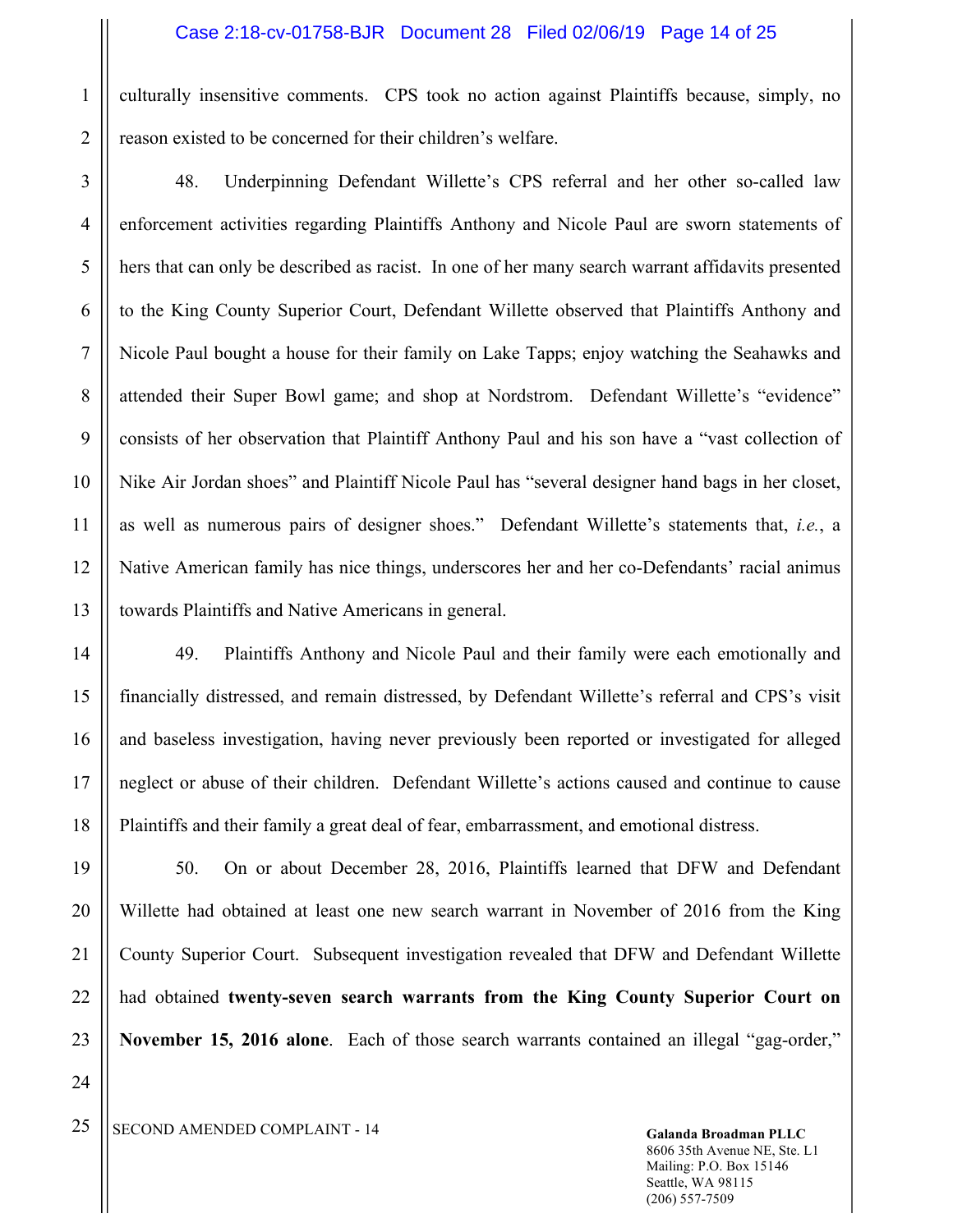which stated that the recipient was "prohibited from disclosing the existence of the search warrant to the subjects and/or affiliates of this investigation or any other party."

51. When Plaintiff Anthony Paul's tax preparer—an Australian citizen who is in America on a visa—innocently responded to Plaintiff Anthony Paul's inquiry about the whereabouts of his tax returns, by explaining that DFW seized those papers from his office, Defendant Willette revisited the tax preparer to threaten him with criminal obstruction of justice prosecution and deportation from the Country. Defendants' illegal search warrants were a part of Defendants' racially motivated, retaliatory scheme against Plaintiffs.

52. As a result of DFW's secret warrants, which were directed to Plaintiffs' bankers, accountants, tax preparers and others possessing confidential financial information, financial institutions unilaterally closed certain of Plaintiffs' bank accounts—even Plaintiffs' young children's savings accounts—and credit cards. The execution of Defendant Willette's illegal search warrants also caused other existing or future business partners to not do business with Plaintiffs or their family members, and otherwise resulted in the loss of business opportunities. Defendant Willette's retaliatory search warrants caused Plaintiffs and their family embarrassment and emotional distress, in addition to economic damage.

53. Defendant Willette forewent advice from DFW's Assistant Attorneys General as she sought and executed what would total at least thirty-two search warrants against Plaintiffs in 2016 and 2017. Instead, Defendant Willette went so far as to engage in the unauthorized practice of law. For example, Defendant Willette herself presented ex-parte motions to seal search warrants pleadings to the King County Superior Court on November 15, 2016, and on March 15, 2017—all without compliance with court rules pertaining to the sealing of public records or pleadings. DFW and Defendant Willette also failed to provide notice of the

1

2

<sup>25</sup> SECOND AMENDED COMPLAINT - 15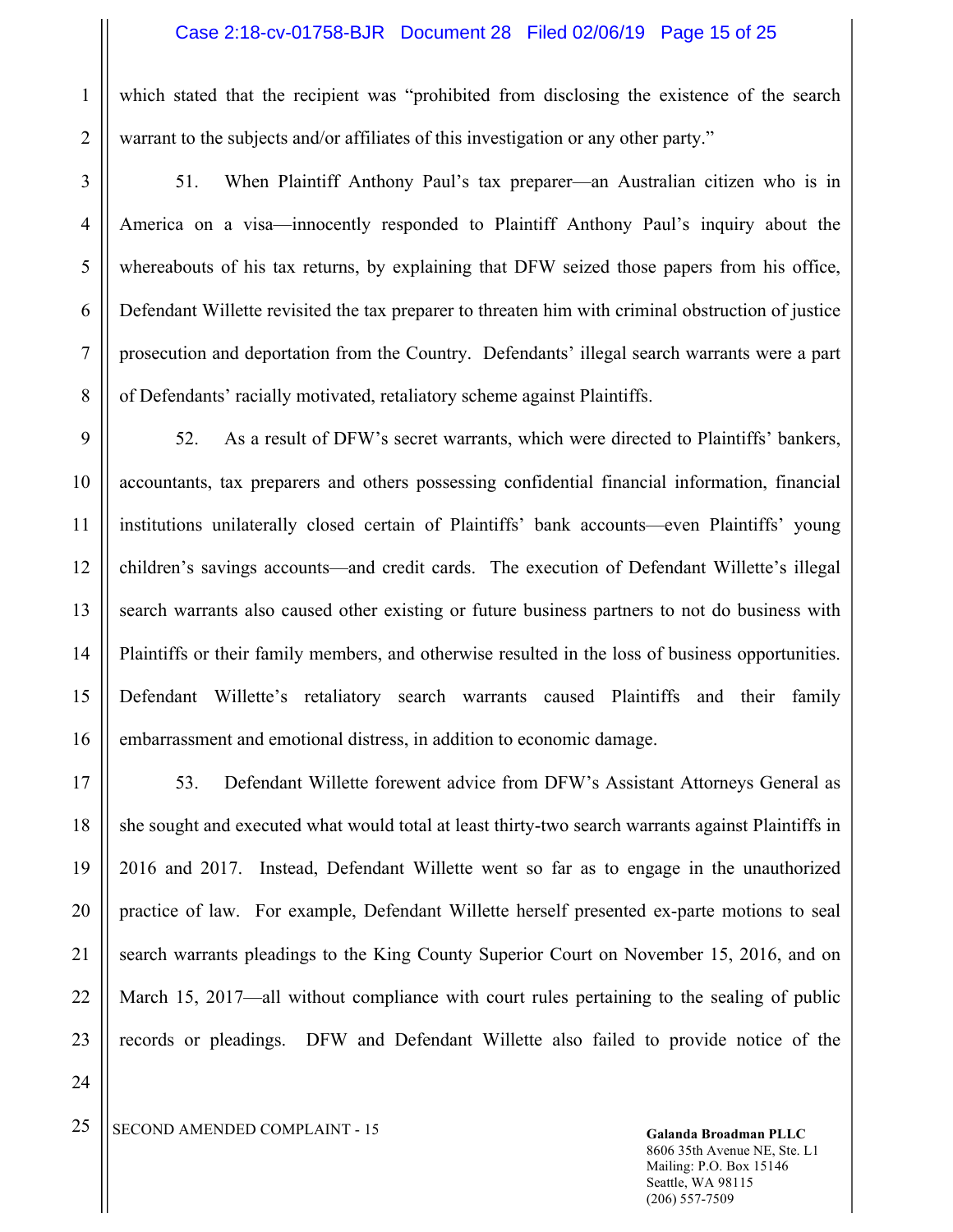presentation of the motion to extend the original Sealing Order without compliance with the rules for sealing public records and pleadings.

54. At the time of Defendant Willette's court appearance on March 15, 2017, DFW and Defendant Willette knew that on January 18, 2017, Plaintiff Anthony Paul had filed a Petition for Writ of Mandamus to the Washington Supreme Court requesting invalidation of the original Sealing Order and provisions in the search warrants that prohibited recipients from discussing the search warrants, and that on March 10, 2017, had filed a Complaint for Declaratory and Injunctive Relief in the Snohomish County Superior Court challenging the original Sealing Order. As a result of DFW's and Defendant Willette's actions, neither Plaintiffs, their counsel nor the public were allowed to be present for the hearing to extend the original Sealing Order, which continued to deprive Plaintiffs' of their constitutional rights.

55. Throughout 2017 and into 2018, Defendants Willette and Olson "shopped" various manufactured criminal charges against Plaintiffs Anthony Paul and Hazen Shopbell to at least five state prosecuting attorney's offices: King County, Snohomish County, Pierce County, Skagit County, and the Washington State Attorney General. In 2014, Defendant Olson was rebuked by the King County Prosecutor's Office for "direct filing" criminal charges in various courts in King County. By 2018, King and Snohomish Counties each declined to bring criminal charges against Plaintiffs despite referral from Defendants Willette and Olson.

56. On April 9, 2018, the Pierce County Prosecutor filed a criminal Information against Plaintiff Anthony Paul at Defendant Olson's request, regarding PSSD's purchase of the 442 pounds of Treaty-harvested Dungeness crab. Defendants rushed to the media and publicized the criminal prosecution of Plaintiff Anthony Paul in order to embarrass him and his family. But after realizing that the prosecution of that Treaty-protected activity violated a Memorandum of Understanding ("MOA") between DFW and the Tulalip Tribes, the Pierce

<sup>25</sup> SECOND AMENDED COMPLAINT - 16 Galanda Broadman PLLC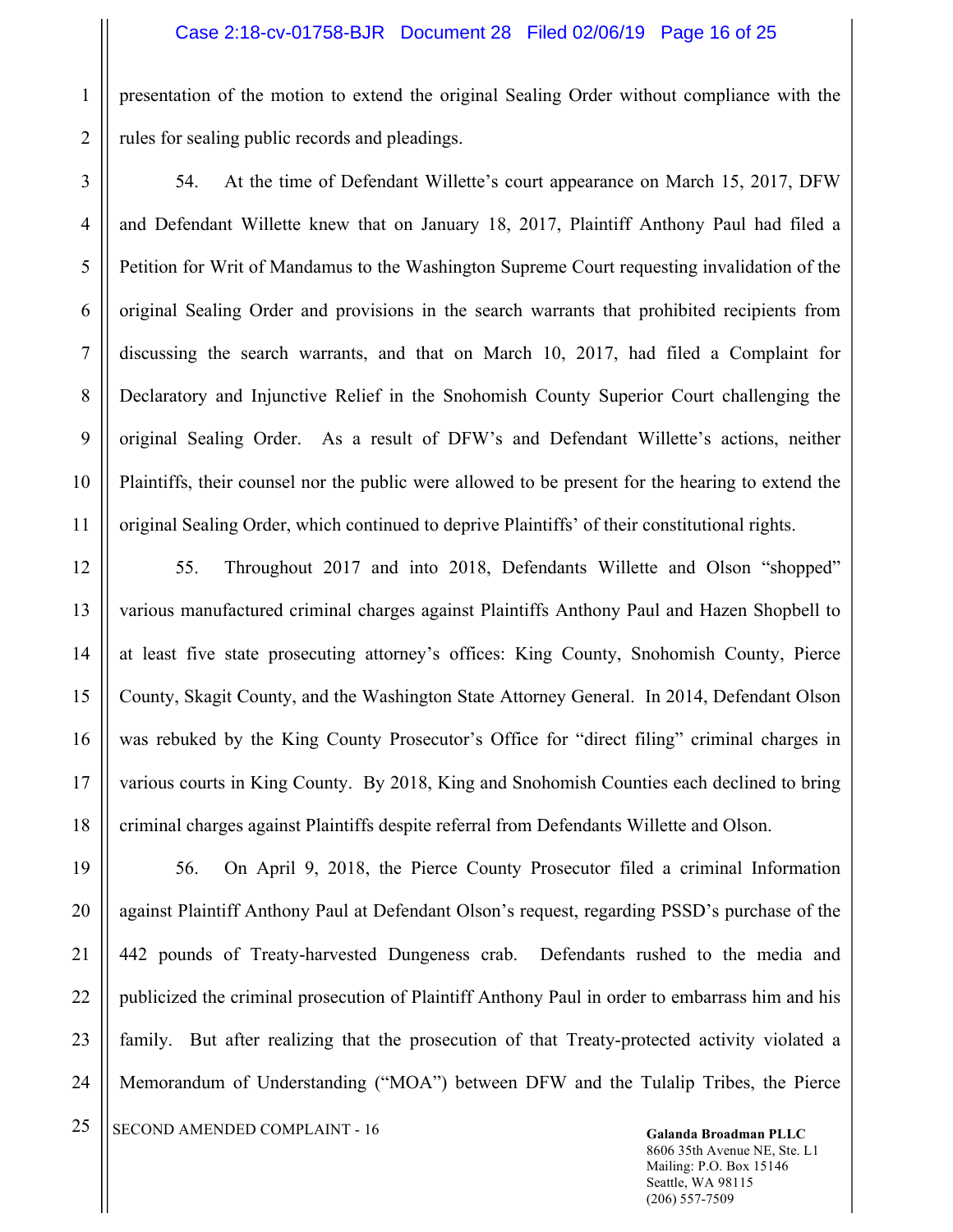#### Case 2:18-cv-01758-BJR Document 28 Filed 02/06/19 Page 17 of 25

County Prosecutor summarily caused the Information to be dismissed by the Pierce County Superior Court. Defendant Olson never told Pierce County about DFW's MOU with the Tulalip Tribes. In a remarkable accusation towards both the Pierce County Prosecutor and Superior Court, Defendants Willette and Olson maintain that the dismissal was "politically motivated" and obtained because "the Tulalip Tribe[s] paid . . . the Pierce County Prosecuting Attorney's Office, or funds them in some way." Defendant Olson, in particular, aired Defendants' grievance against the Pierce County Prosecutor and Tulalip Tribes on KING 5 news and, in the process, further impugned Plaintiff Anthony Paul's business reputation.

57. On June 14, 2018, Defendant Willette caused the Skagit County Prosecutor to file a criminal Information against Plaintiffs Anthony Paul and Hazen Shopbell, relative to the approximately 1,185 pounds of Treaty-harvested crab bait clams that PSSD purchased from within Tulalip usual and accustomed Treaty fishing areas, and resold within usual and accustomed Treaty fishing areas to Tribal fisherpersons for use as bait in Treaty fishing within usual and accustomed Treaty fishing areas. Defendant Willette also has testified to communicating with federal law enforcement to pursue other criminal charges against Plaintiffs.

58. The unlawful arrests, searches, seizures, use of sealed search warrants and gag orders, and criminal prosecution referrals, by Defendants Willette and Olson other DFW officers and agents are part of an ongoing campaign of harassment against Plaintiffs that is ethnically and racially motivated. In so doing, DFW officers and agents have deprived Plaintiffs, under color of state law, of rights, immunities and privileges guaranteed by both federal and state law. In the course of a their racially and ethnically-motivated crusade against Plaintiffs, DFW and its agents and officers have committed various and sundry torts upon and against Plaintiffs, causing them economic injury, emotional distress, and bodily injury.

24

1

2

3

4

5

6

7

8

9

10

11

12

13

14

15

16

17

18

19

20

21

22

23

<sup>25</sup> SECOND AMENDED COMPLAINT - 17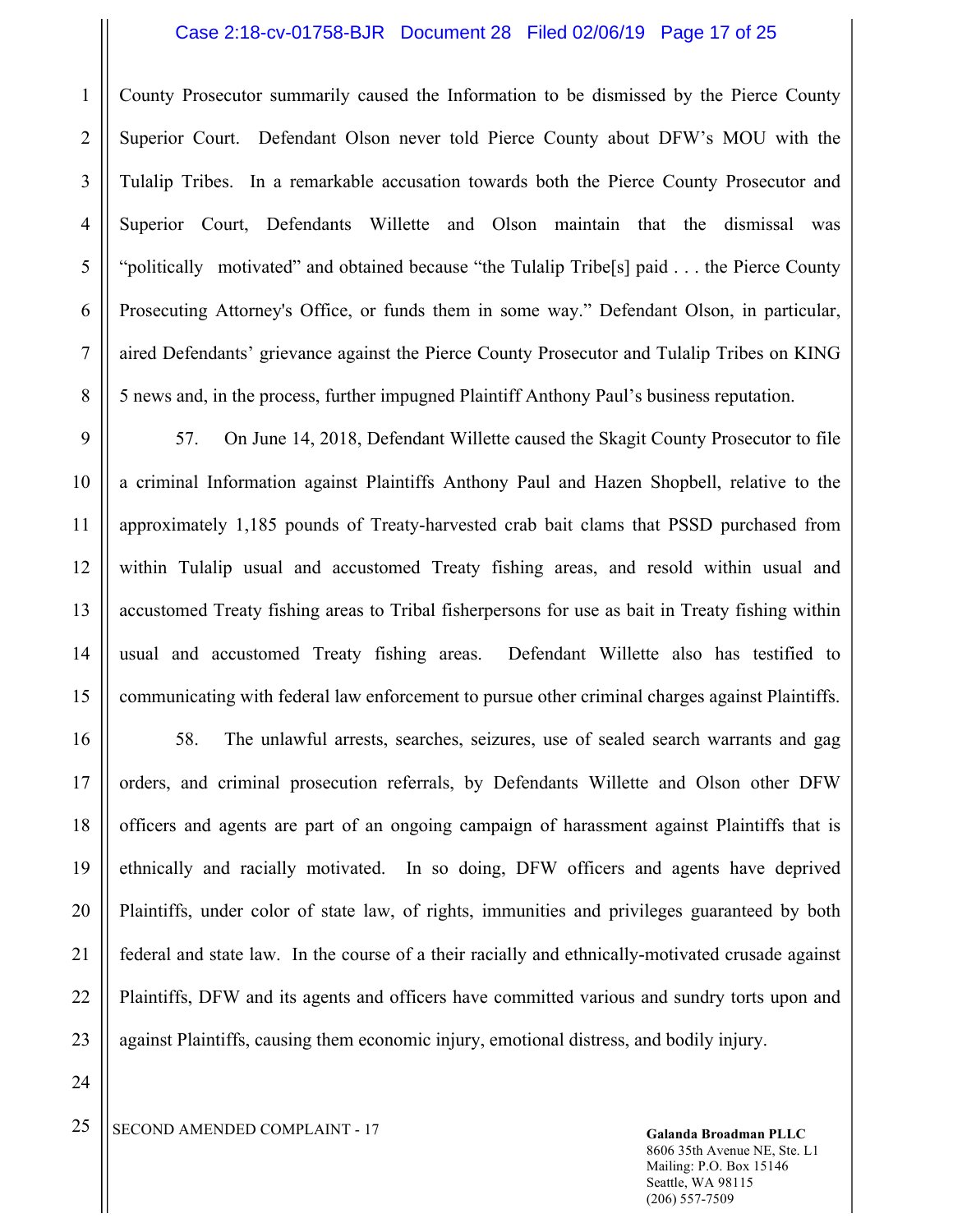59. The impropriety of Defendants Willette and Olson and other Defendants' actions against Plaintiffs are illustrated by the fact that since 2015, DFW officers and agents have requested, obtained and executed **no less than thirty-two** search warrants against Plaintiffs in an effort to justify their "investigation." Defendants Willette and Olson and other DFW officers and agents have relentlessly and successfully sought to criminally prosecute Plaintiffs Anthony Paul and Hazen Shopbell—such prosecutions arise from racial and ethnic animus and an intent to ruin Plaintiffs for exercising their constitutional rights to challenge DFW's unlawful conduct through the courts and for exercising and defending Treaty-protected fishing rights.

60. Defendants, particularly Defendants Willette and Olson, have also breached Tulalip tribal sovereignty. Before executing a search warrant on Plaintiffs Hazen Shopbell and Tia Anderson's home on the Tulalip Indian Reservation on June 13, 2016, Defendant Willette and other Defendants deliberately refused to notify necessary Tulalip Tribal authorities, particularly the Tulalip Tribes Board of Directors, of their intent to enter the Reservation and search the Shopbell residence. In a search warrant affidavit presented to the King County Superior Court, Defendant Willette declared: "*Due to concerns regarding confidentiality, the Tulalip Tribal Council will not be contacted regarding this matter until after service of the search warrant*" (emphasis in original). Defendant Willette testified in a related Tulalip Tribal Court lawsuit that she had "confidentiality" concerns because "there were Tribal Council elections going on." But her explanation is belied by the fact that Tulalip Tribal Council elections occurred three months prior—in March 2016. The complete disregard for Tulalip tribal sovereignty and regulatory authority, as demonstrated by the conduct of Defendant Willette and other Defendants, is further evidence of the ethnic and racial animus that they and DFW have directed towards Plaintiffs.

1

2

3

4

5

<sup>25</sup> SECOND AMENDED COMPLAINT - 18 Galanda Broadman PLLC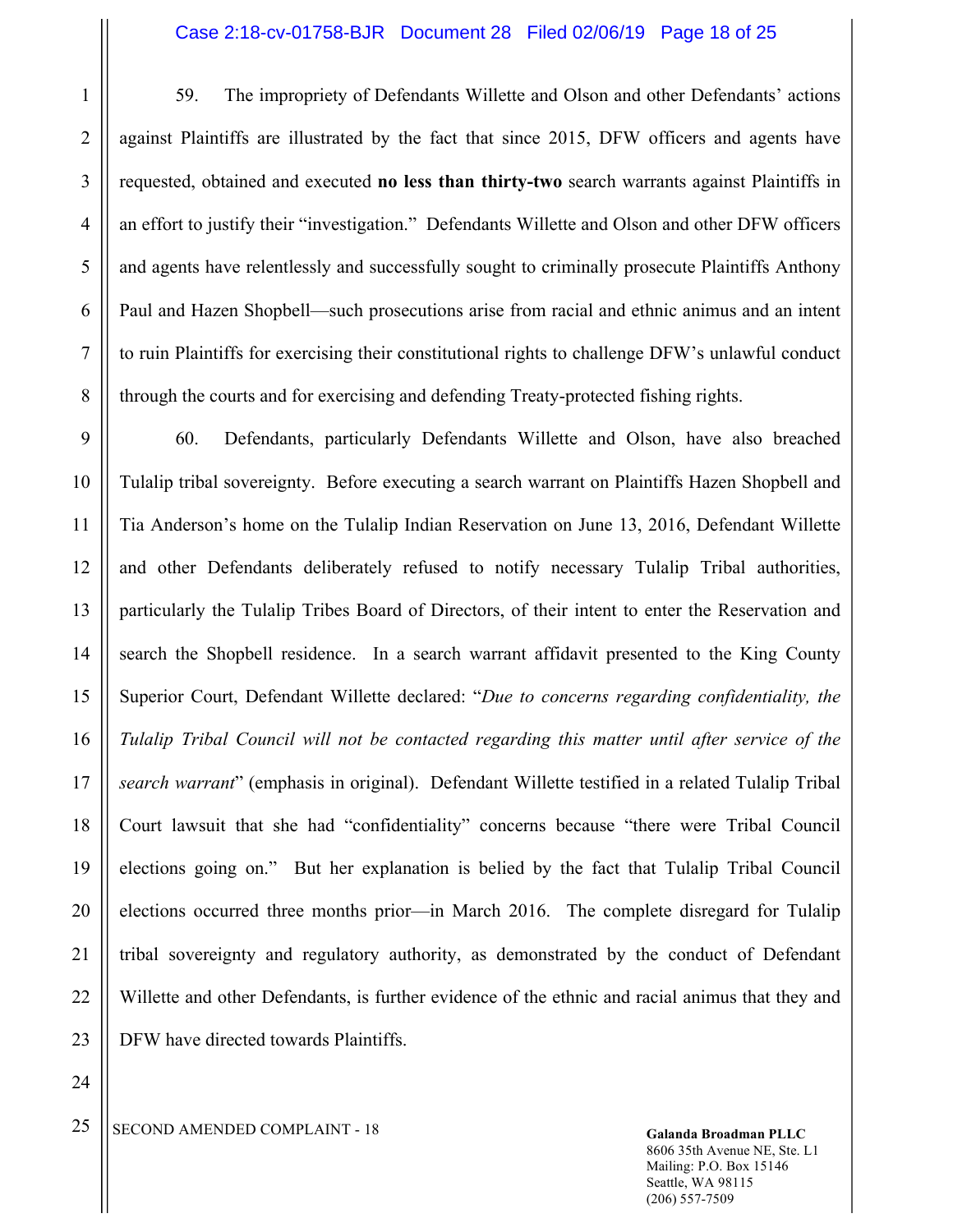61. DFW has defended Defendants' outrageous and illegal actions as proper, including the acts perpetrated by Defendants Willette and Olson in particular. DFW supervisors have failed to intervene and stop Defendants Willette and Olson and other DFW officers' blatant disregard for Plaintiffs' constitutional and Treaty-protected fishing rights. DFW supervisors have refused to discipline Defendant Willette and Olson and other DFW officers and agents for their deprivation of Plaintiffs' constitutional rights, acts of racially-motivated retaliation, or even investigate their outrageous misconduct.

## **VI. CLAIMS FOR RELIEF**

## **FIRST CAUSE OF ACTION – 42 U.S.C. § 1983: FALSE IMPRISONMENT Against Defendants Willette, Jaros, Vincent, Maurstad, and Clementson**

62. Plaintiffs Anthony Paul and Hazen Shopbell hereby incorporate all prior allegations by reference.

63. Defendants, individually and/or through their agents, violated Plaintiffs' civil rights under the Fourth Amendment and Fourteenth Amendment to the United States Constitution and 42 U.S.C. § 1983 by falsely imprisoning them.

64. As a result of Defendants' violation of Plaintiffs' civil rights, Plaintiffs have sustained loss of income, loss of liberty, shock, extreme emotional distress, anxiety, and humiliation, all of which has resulted in general damages for pain and suffering in an amount to be proven at trial.

#### **SECOND CAUSE OF ACTION – 42 U.S.C. § 1983: FALSE ARREST Against Defendants Willette, Jaros, Vincent, Maurstad, and Clementson**

65. Plaintiffs hereby incorporate all prior allegations by reference.

66. Defendants, individually and/or through their agents, violated Plaintiffs' civil rights under the Fourth Amendment and Fourteenth Amendment to the United States Constitution and 42 U.S.C. § 1983 by falsely arresting them.

<sup>25</sup> SECOND AMENDED COMPLAINT - 19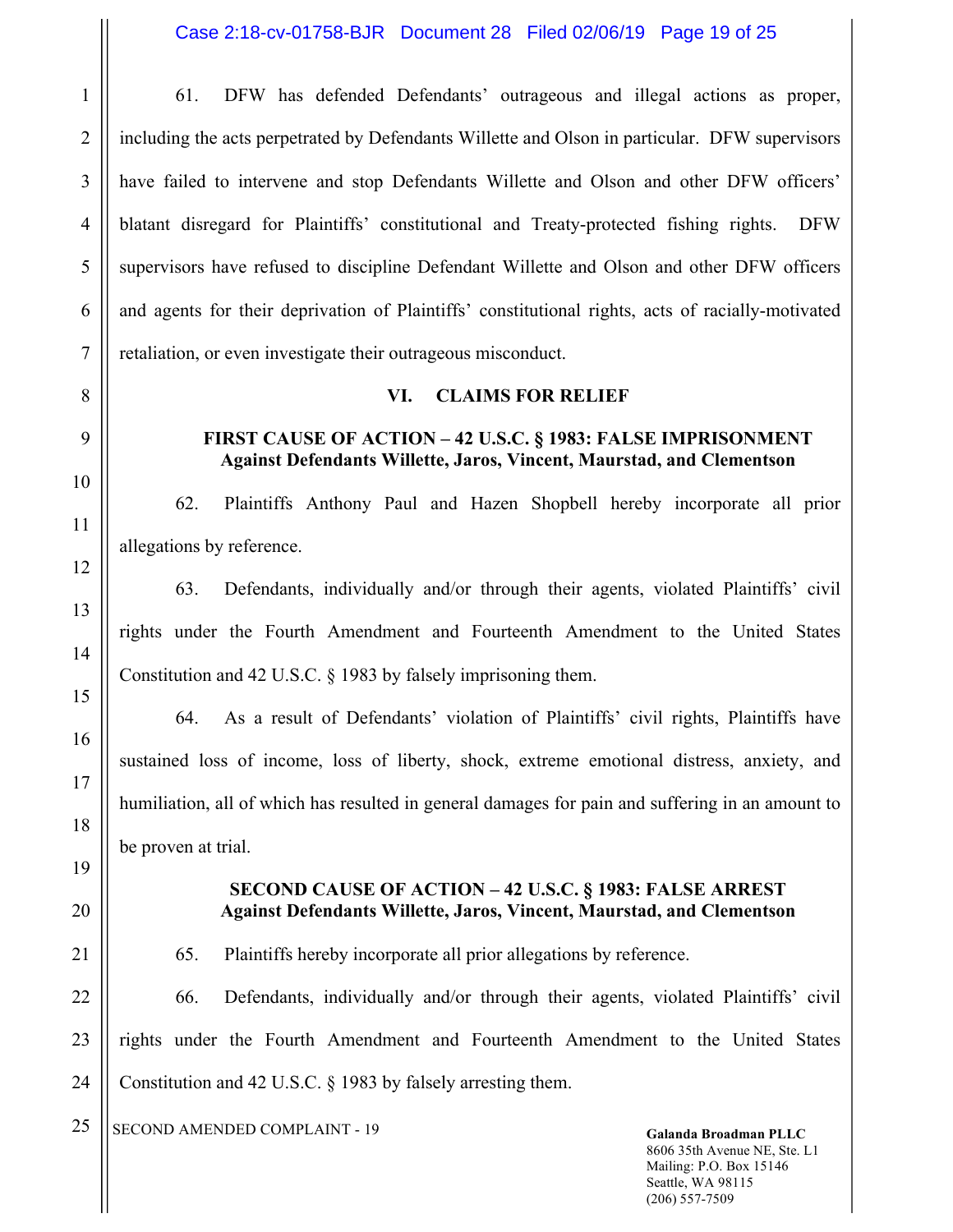Case 2:18-cv-01758-BJR Document 28 Filed 02/06/19 Page 20 of 25

67. As a result of Defendants' violation of Plaintiffs' civil rights, Plaintiffs have sustained loss of income, loss of liberty, shock, extreme emotional distress, anxiety, and humiliation, all of which has resulted in general damages for pain and suffering in an amount to be proven at trial.

## **THIRD CAUSE OF ACTION – 42 U.S.C. § 1988: CONSPIRACY TO VIOLATE PLAINTIFFS' CIVIL RIGHTS Against All Individually-Named Defendants**

68. Plaintiffs hereby incorporate all prior allegations by reference.

8 9 10 11 12 13 14 69. Defendants, acting in their individual capacities and under color of state law, conspired together and with others, and reached a mutual understanding to engage in a course of conduct and otherwise conspired among and between themselves, to deprive Plaintiffs of their constitutional rights, including their right to be free from unreasonable arrest and seizure, and to due process of law. Defendants' conspiracies deprived Plaintiffs of rights guaranteed by the Fourth and Fourteenth Amendments to the United States Constitution, as protected by 42 U.S.C. § 1983.

15 16 17 18 19 20 22 23 70. Defendants conspired to commit the overt acts set forth in the factual statements above. The overt acts included the wrongful arrest and imprisonment of Plaintiffs Anthony Paul and Hazen Shopbell, illegal searches of Plaintiffs' homes, unlawful seizure of Plaintiffs' property, vindictive actions against Plaintiffs in the courts and through administrative agencies, destroying or losing property without due process of the law, and preventing Plaintiffs from exercising their Treaty-protected fishing rights. It also included the manufacture of knowingly false and unrealizable evidence in order to obtain no less than thirty-two search warrants regarding Plaintiffs. The conspiracy was designed to prevent and punish Plaintiffs for exercising their Treaty-protected fishing rights and for confronting Defendants' illegal behavior in court.

24

21

1

2

3

4

5

6

7

<sup>25</sup> SECOND AMENDED COMPLAINT - 20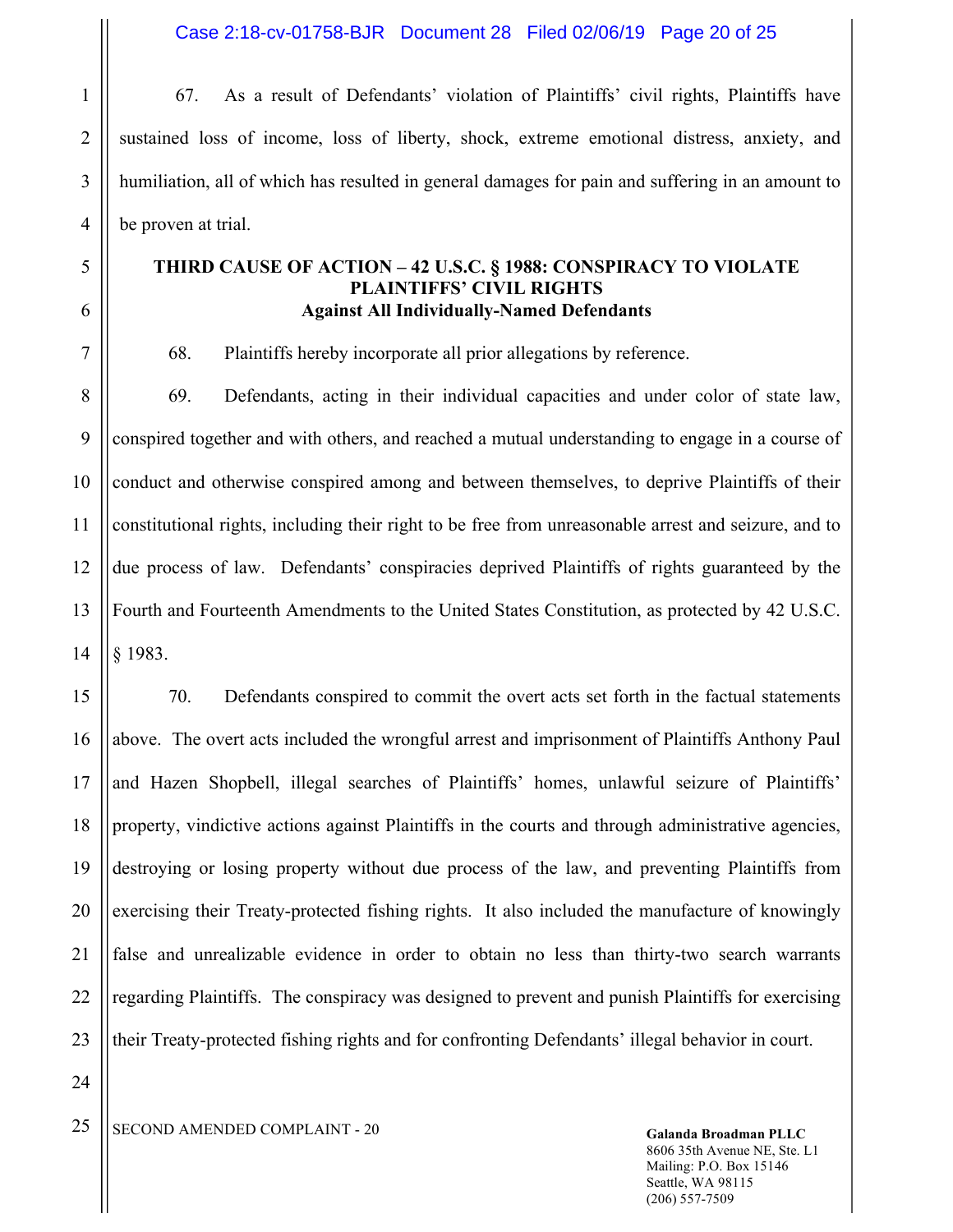71. Defendants' conspiracy resulted in violation of Plaintiffs' rights guaranteed by the Fourth and Fourteenth Amendments to the United States Constitution.

3 4 5 72. Defendants' conspiracy and overt acts were continuing in nature and caused Plaintiffs constitutional deprivations, injuries, pain, suffering, mental anguish, humiliation, and loss of liberty, and income.

6 7 8 9 10 11 12 73. Defendants shared the general conspiratorial objective, which was to cause the wrongful arrest and imprisonment of Plaintiffs, illegal searches of their homes, unlawful seizure of their property, vindictive actions against Plaintiffs through the courts and administrative agencies, and destroying or losing property without due process of the law, in order to prevent and punish Plaintiffs for exercising their Treaty-protected fishing rights and in retaliation for legal actions Plaintiffs took in response to DFW's ethically and racially motivated "investigation."

13 14 74. The acts of Defendants were motivated by evil motive and intent, and involved a reckless and callous indifference to the Plaintiffs' federally protected rights.

## **FOURTH CAUSE OF ACTION – NEGLIGENT INFLICTION OF EMOTIONAL DISTRESS Against All Defendants**

75. Plaintiffs hereby incorporate all prior allegations by reference.

18 19 20 76. Defendants owed a duty to Plaintiffs to act as reasonable, prudent persons. This duty includes an obligation to act in a careful, lawful, and prudent manner and in full compliance with applicable law.

21 22 77. Defendants' conduct towards Plaintiffs resulted in a breach of Defendants' duties to act in a careful, lawful, and prudent manner and in full compliance with applicable law.

23 24 78. Emotional distress was a field of danger that Defendants should have reasonably anticipated and guarded against.

<sup>25</sup> SECOND AMENDED COMPLAINT - 21

1

2

15

16

17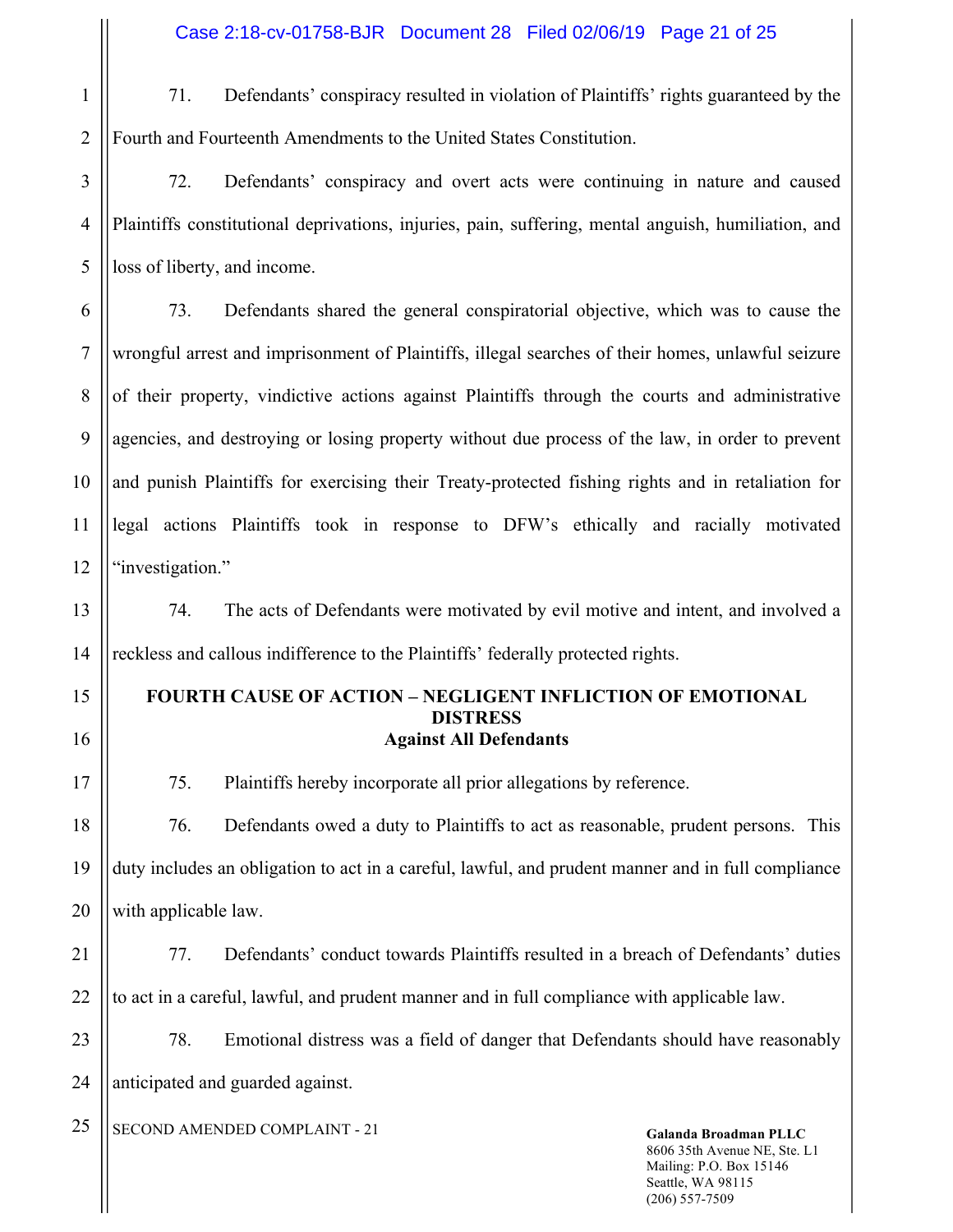1 2 3 4 79. At all times relevant herein, DFW was the employer of all individually-named Defendants. At all times relevant times herein, all individually-named Defendants were acting within the course and scope of their employment. DFW is liable for the negligence of the individually-named Defendants.

5 6 7 80. As a direct and proximate result of Defendants conduct, Plaintiffs suffered legally compensable emotional distress damages, all of which has resulted in general damages for pain and suffering in an amount to be proven at trial.

## **FIFTH CAUSE OF ACTION – INTENTIONAL INFLICTION OF EMOTIONAL DISTRESS Against All Defendants**

81. Plaintiffs hereby incorporate all prior allegations by reference.

12 13 14 15 16 17 18 82. Defendants' conduct towards Plaintiffs was extreme and outrageous. Defendants intentionally caused Plaintiffs emotional distress by: falsely arresting and imprisoning Anthony Paul and Hazen Shopbell; assaulting and battering Anthony Paul and Hazen Shopbell during that false arrest; persecuting Plaintiffs for exercising their Treaty-protected fishing rights; taking retaliatory action against Plaintiffs for challenging DFW's illegal forfeiture and search warrants; destroying or losing Plaintiffs' property without due process of law; and, for causing CPS and DOR to investigate Plaintiffs based on false information provided by Defendants.

19 20 21 22 83. At all times relevant herein, DFW was the employer of all individually-named Defendants. At all times relevant times herein, all individually-named Defendants were acting within the course and scope of their employment. DFW is liable for the negligence of the individually-named Defendants.

23 24 84. As a direct and proximate result of Defendants' conduct, Plaintiffs suffered legally compensable emotional distress damages.

<sup>25</sup> SECOND AMENDED COMPLAINT - 22

8

9

10

11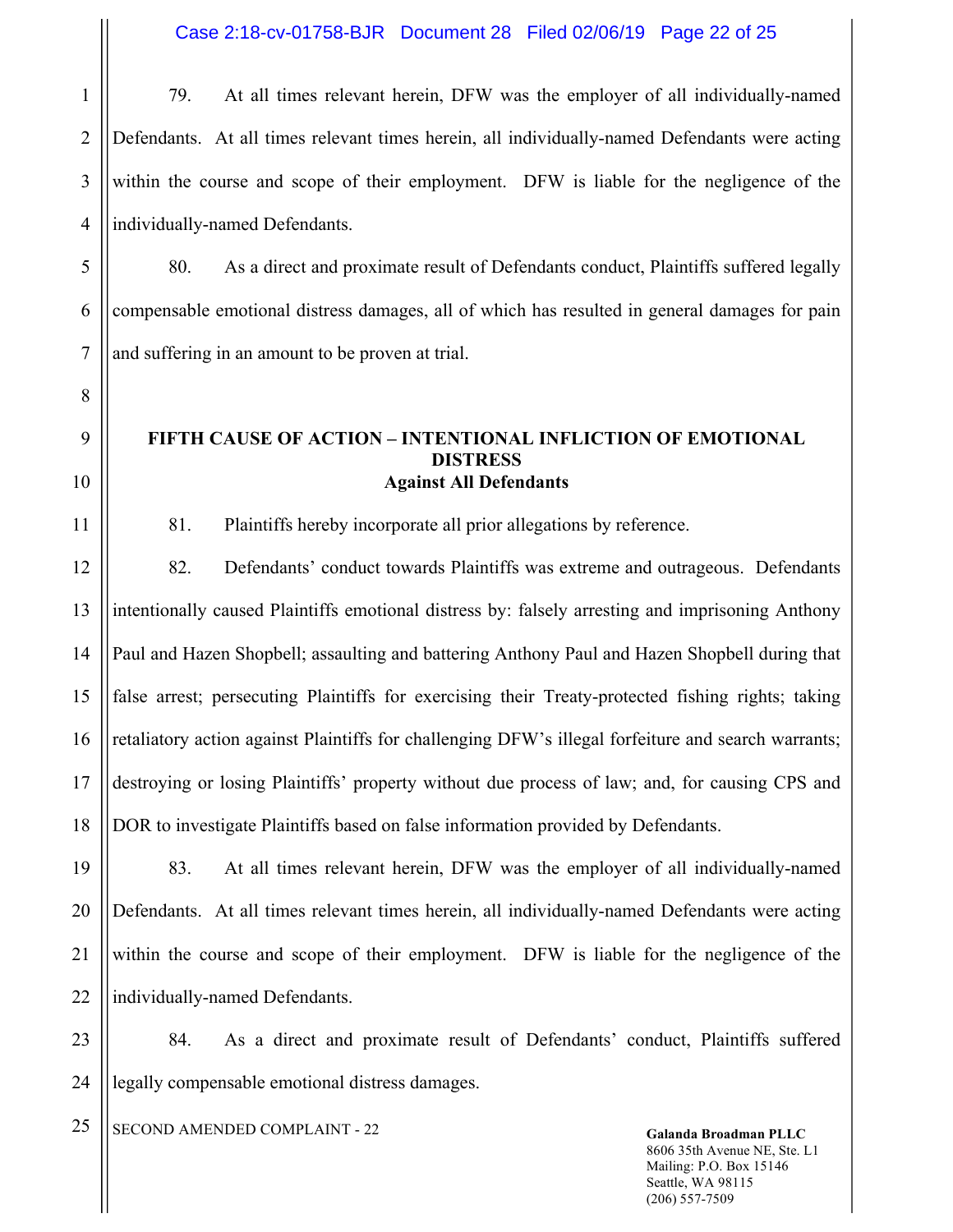## **SIXTH CAUSE OF ACTION – NEGLIGENCE Against All Defendants**

85. Plaintiffs hereby incorporate all prior allegations by reference.

86. At all times relevant herein, DFW was the employer of all individually-named Defendants. At all times relevant times herein, all individually-named Defendants were acting within the course and scope of their employment. DFW is liable for the negligence of the individually-named Defendants.

87. Defendants, as law enforcement agents of DFW, possessed a duty to act as reasonable law enforcement officers under these circumstances.

88. Defendants were acting as a law enforcement agents and agents of DFW when they committed the acts detailed in this Complaint.

89. Defendants breached their duty to act as reasonable law enforcement officers by failing, neglecting and/or refusing to properly and fully discharge their responsibilities.

90. As a proximate cause of Defendants' breach of their duty to act as reasonable law enforcement officers, Plaintiffs and their family have suffered harm, entitling Plaintiff to damages in an amount to be proven at trial, including, but not limited to, loss of income, loss of liberty, shock, extreme emotional distress, anxiety, and humiliation, all of which has resulting in general damages for pain and suffering in an amount to be proven at trial.

## **SEVENTH CAUSE OF ACTION: NEGLIGENT SUPERVISION AND TRAINING Against DFW**

91. Plaintiffs hereby incorporate all prior allegations by reference.

21 22 23 92. Defendant DFW was responsible for training and supervising the individuallynamed Defendants and possessed a duty to adequately train and supervise individually-named Defendants.

24

1

2

3

4

5

6

7

8

9

10

11

12

13

14

15

16

17

18

19

20

<sup>25</sup> SECOND AMENDED COMPLAINT - 23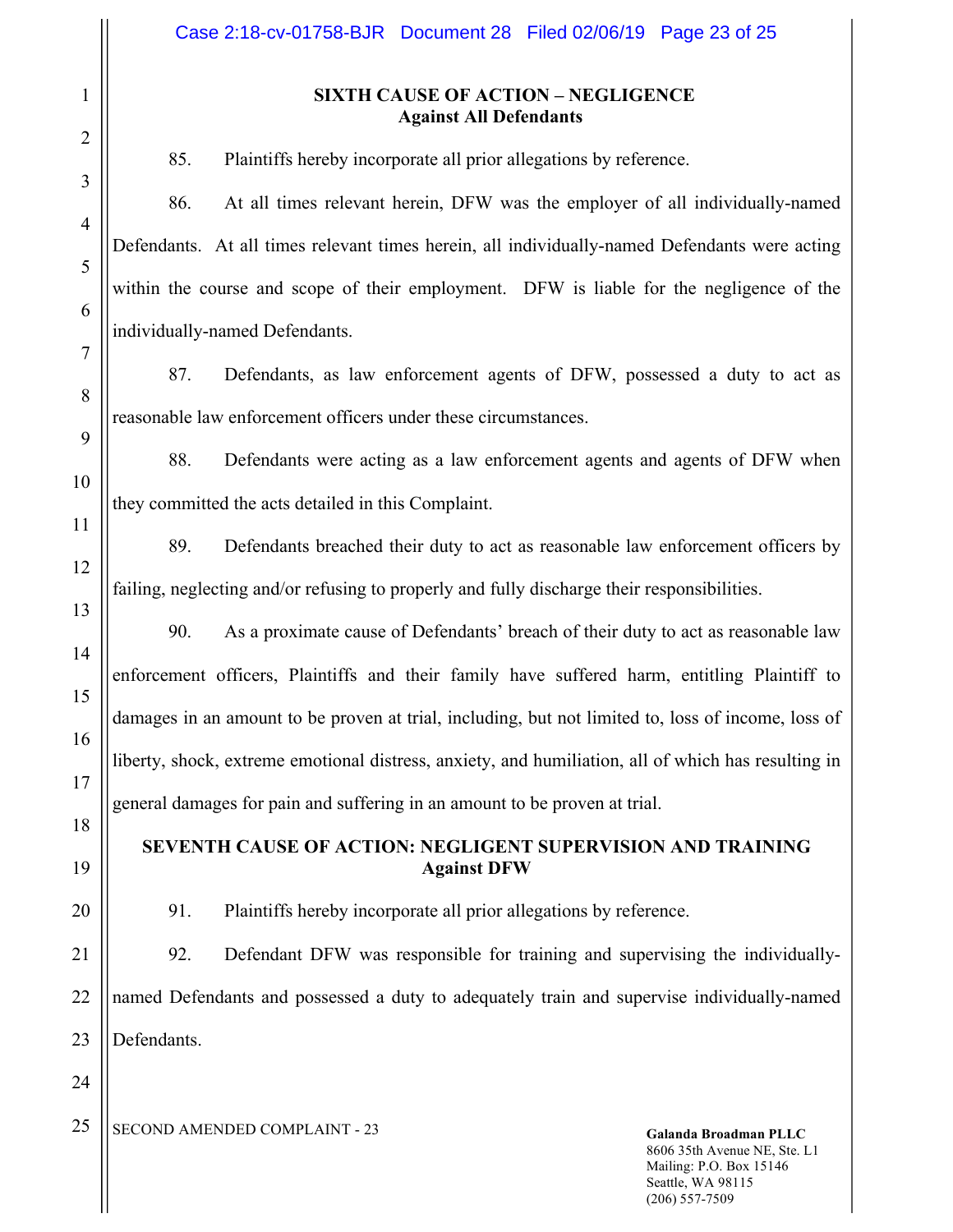1 2 3 4 93. Despite the fact that Defendant DFW knew or should have known that the individually-named Defendants were engaged in the unlawful and outrageous conduct alleged herein, Defendant DFW failed to take reasonable actions to prevent the individually-named Defendants from engaging in such conduct.

5 6 7 94. Defendant DFW acted negligently by failing to adequately and properly train and supervise the individually-named Defendants with respect to the discharge of their responsibilities and duties.

8 9 10 95. By the actions alleged herein, Defendant DFW breached its duty to adequately and properly train and supervise the individually-named Defendants, and to ensure that these Defendants were not engaging in conduct that posed a risk to and harmed others.

11 12 13 14 15 16 96. As a direct and proximate cause of Defendant DFW's breach of its duty to adequately and property train and supervise the individually-named Defendants, Plaintiffs and their family have suffered harm, entitling Plaintiff to damages in an amount to be proven at trial, including, but not limited to, loss of income, loss of liberty, shock, extreme emotional distress, anxiety, and humiliation, all of which has resulting in general damages for pain and suffering in an amount to be proven at trial.

17

18

19

20

24

## **VII. JURY DEMAND**

Plaintiffs hereby demand a jury of their peers. Plaintiffs will also file a separate jury demand in accordance with LR 38.

#### **VIII. PRAYER FOR RELIEF**

21 22 23 Damages have been suffered by Plaintiffs and to the extent any state law limitations on such damages are purposed to exist, they are inconsistent with the compensatory, remedial and/or punitive purposes of 42 U.S.C. § 1983, and therefore any such alleged state law

<sup>25</sup> SECOND AMENDED COMPLAINT - 24 Galanda Broadman PLLC